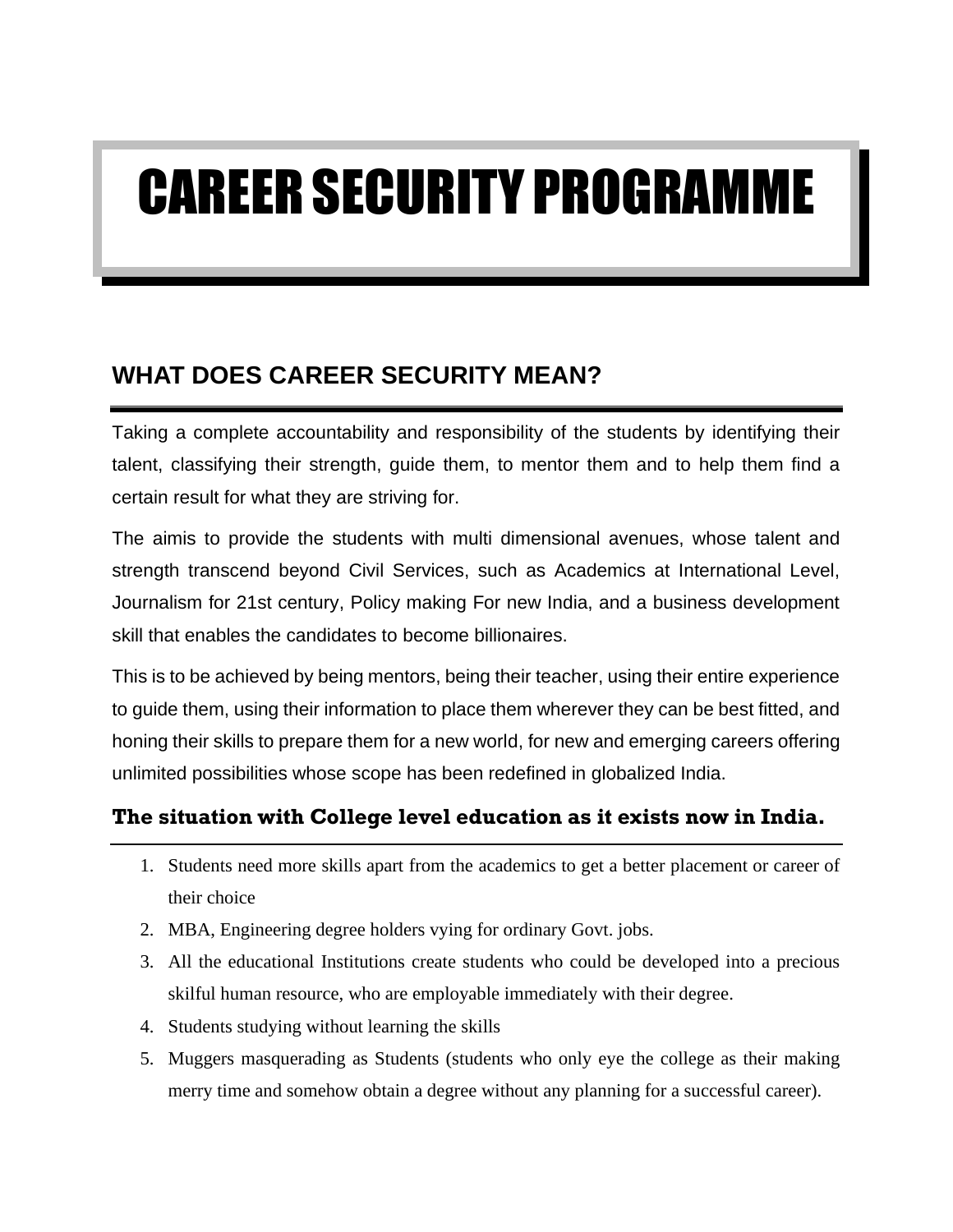- 6. All these scenario lead to—a void--Very difficult to find employable people.
- 7. Students lack the general knowledge to clear Govt. Jobs
- 8. Students lack the awareness of the career options available

## **Our value addition to current College education?**

- 1. Create personality by infusing knowledge as well as life skills.
- 2. Improve imaginative power as well as curiosity level.
- 3. Create a positive perception towards society and life.
- 4. Create eagerness to read text books so that student can acquire correct information (as compared to guides / internet)
- 5. Imbibe a culture of reading newspaper and what to look for in news so that they are aware of the national as well as international issues.

# **WHAT DO WE SEEK TO CREATE?**

#### **For students**

- Provide a Complete Career Security to students in different districts by opening Career Security centres.
- Give the students the best career that they are capable of rather than what they seek for.
- Make the students enjoy the career they chose.
- Entrust and make the students ready for the career that they are most capable of.
- To create a parallel value loaded social transformation for the state and for the children who do not know their talent and their potential and who are in their formative years.
- Provide a parallel training programme for non science, non IIT, non Medical students.

#### **For Girls**

- 1. Transform of the psyche of girls that they become the most important contributors to society, the country, and its people.
- 2. Prepare a platform for girls so that they can play a significant role in the diffusion of the concept and the philosophy for empowerment.
- 3. Equip girls in a manner that they themselves become harbingers for change.

# **THE TARGET GROUP**

Students in first year of their college, in  $+3$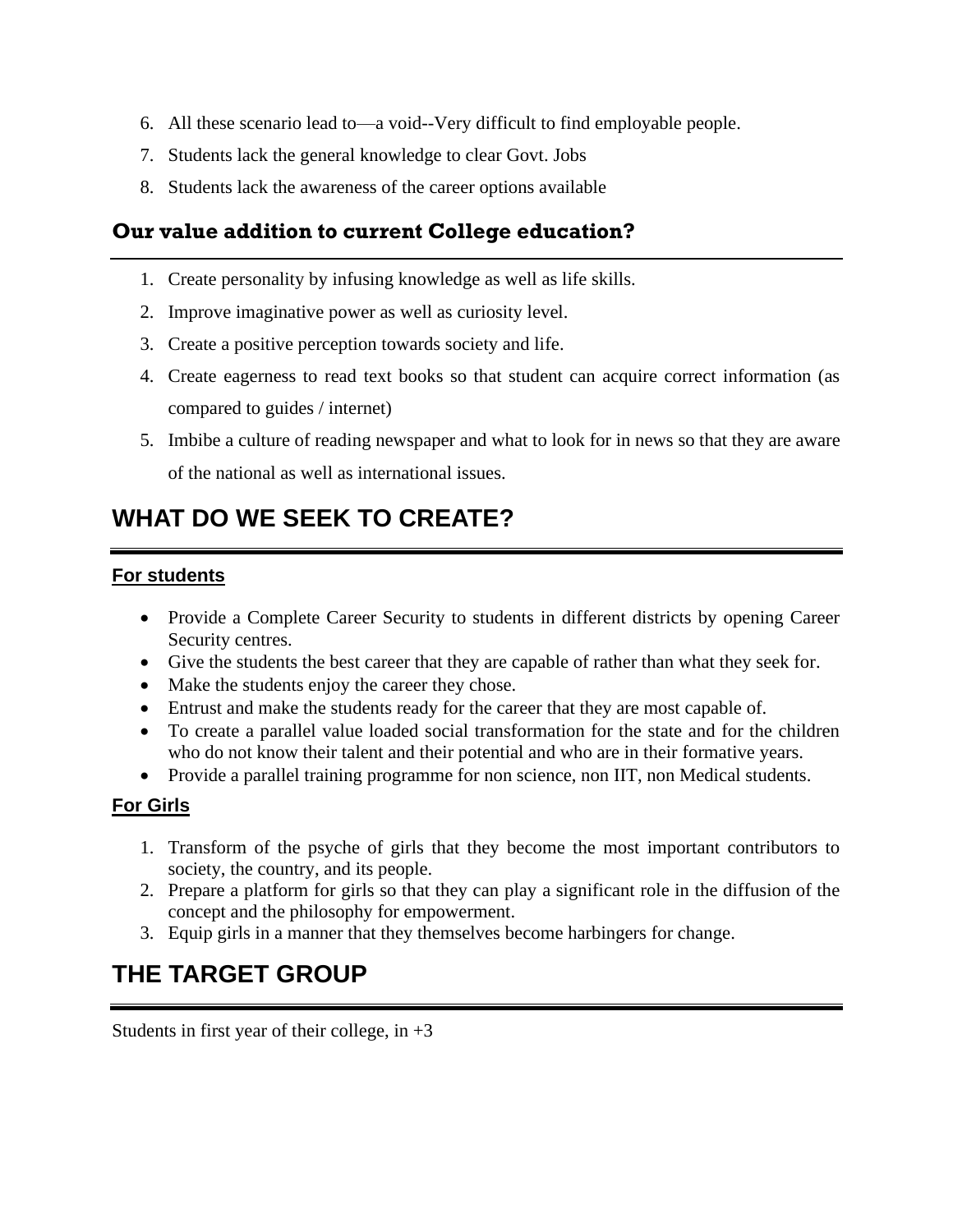#### **What the CSC's will offer?**

An almost secure career chosen for candidates at the level of  $+2$  onwards by taking a complete accountability and responsibility of the students by identifying their talent, classifying their strength, guide them, to mentor them and to help them find a certain result for what they are striving for.

A total of 17 careers ranging from Civil Services to even constables is on offer

- 1. All Government Services and Jobs offered through SSC
- 2. Banking Services
- 3. Self-Employment and Entrepreneurship development.
- 4. Retail Job Trainings
- 5. Very High Class School Teachers at both primaey level as well as Secondary level.
- 6. CDS and Defense Forces Training.
- 7. Judicial Services
- 8. A Civil Servant,
- 9. An Academician of world repute,
- 10. An International Business Leader,
- 11. A Media Professional of national stature or
- 12. A Member of Legislative Assembly and or Parliament.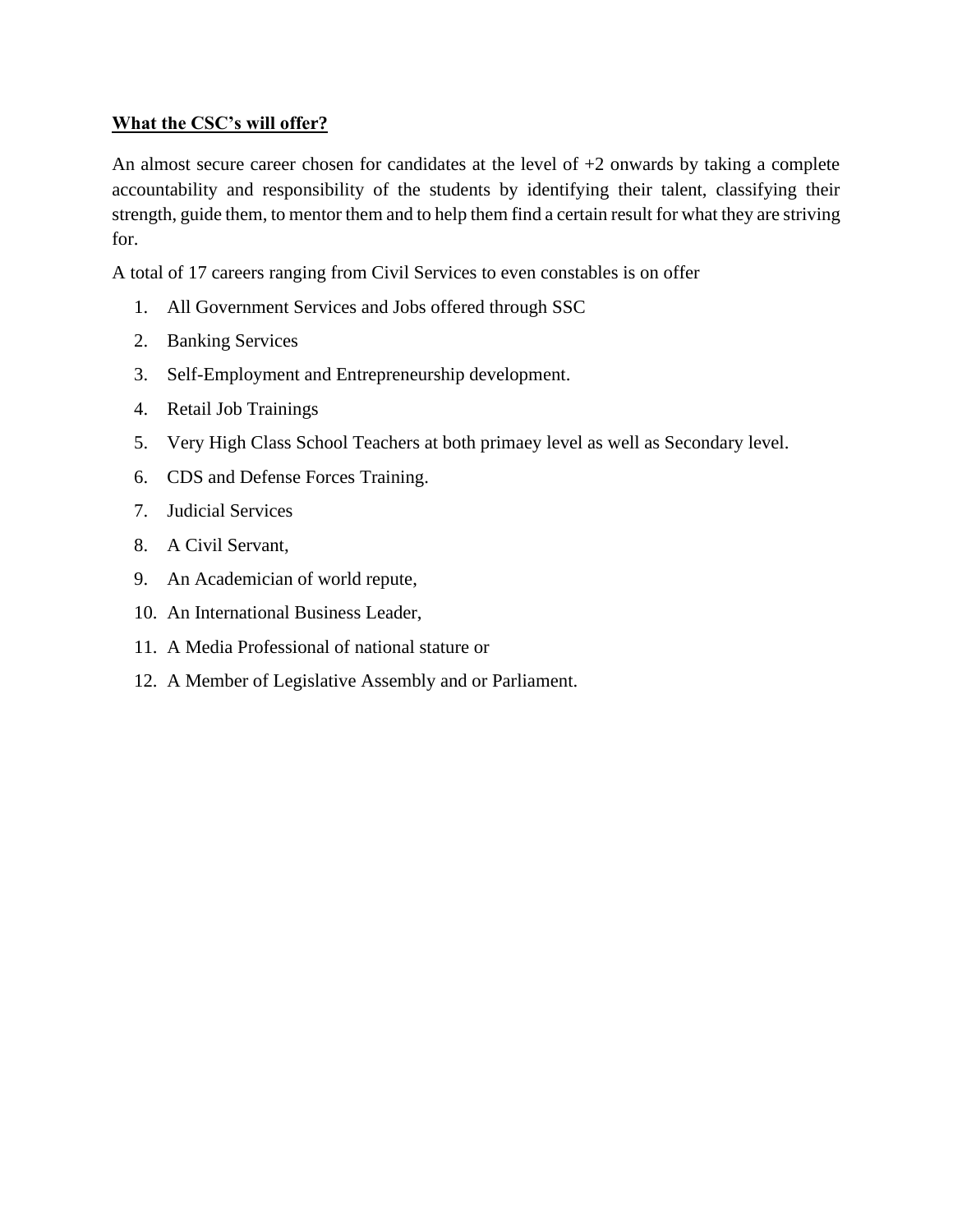## **Why CSP?**

- 1. There are Gaps/Weakness in our primary education system which requires a niche training and customized solution which the coaching institutes/tution centres cannot do but require a niche solution and institutionalized solution.
- 2. An eroded base which is a byproduct of India's education system reflected in the students in the form of unbalanced perception management, lopsided scientific enquiry.
- 3. Lack of imagination power, under developed thinking and analytical skills
- 4. Coaching institutions with their similar type of course and content strategy are not suited to new and changing dynamics of various examinations where there is a need of continuous adaptation and evolution, in an honest and truthful environment.
- 5. USP-preparation based on reality and not on perception

## **Present position of the Concept**

Pilot project in progress and successfully running in three colleges In Bihar. Offers from Ramanujan College, Ramjas College, Delhi and Shantiniketan.

## **How Is The Course Different From A Regular Programme?**

Not only does the programme prepare you for various tests and examinations, it also takes care all the deficiencies that you have developed so far as and which your school education has not taken care of. It means that there are no gaps left in the preparation of the candidate, the candidate is bound to be successful. This is ensured with a unique pedagogy

## **How Will an Almost Certain Result Be Ascertained?**

- 1. Building a supra strong foundation for bearing any amount of information and concept load.
- 2. Well-researched sequencing of topics and flow of topics for minimized effort in studies and a filtered and uninterrupted evolution of concept.
- 3. Minimization of the students' effort through creation of a learning-based environment rather than only studies-based environment. Learning method is expanded beyond the confines of text bound and class bound studies.
- 4. Teaching by the best teachers of in India drawn from Delhi, Hyderabad, Allahabad and some of them from local College as well.
- 5. Major emphasis on imagination stirring explanation, rather than a dictation based class with an aim to minimize the students' effort and improve their versatility.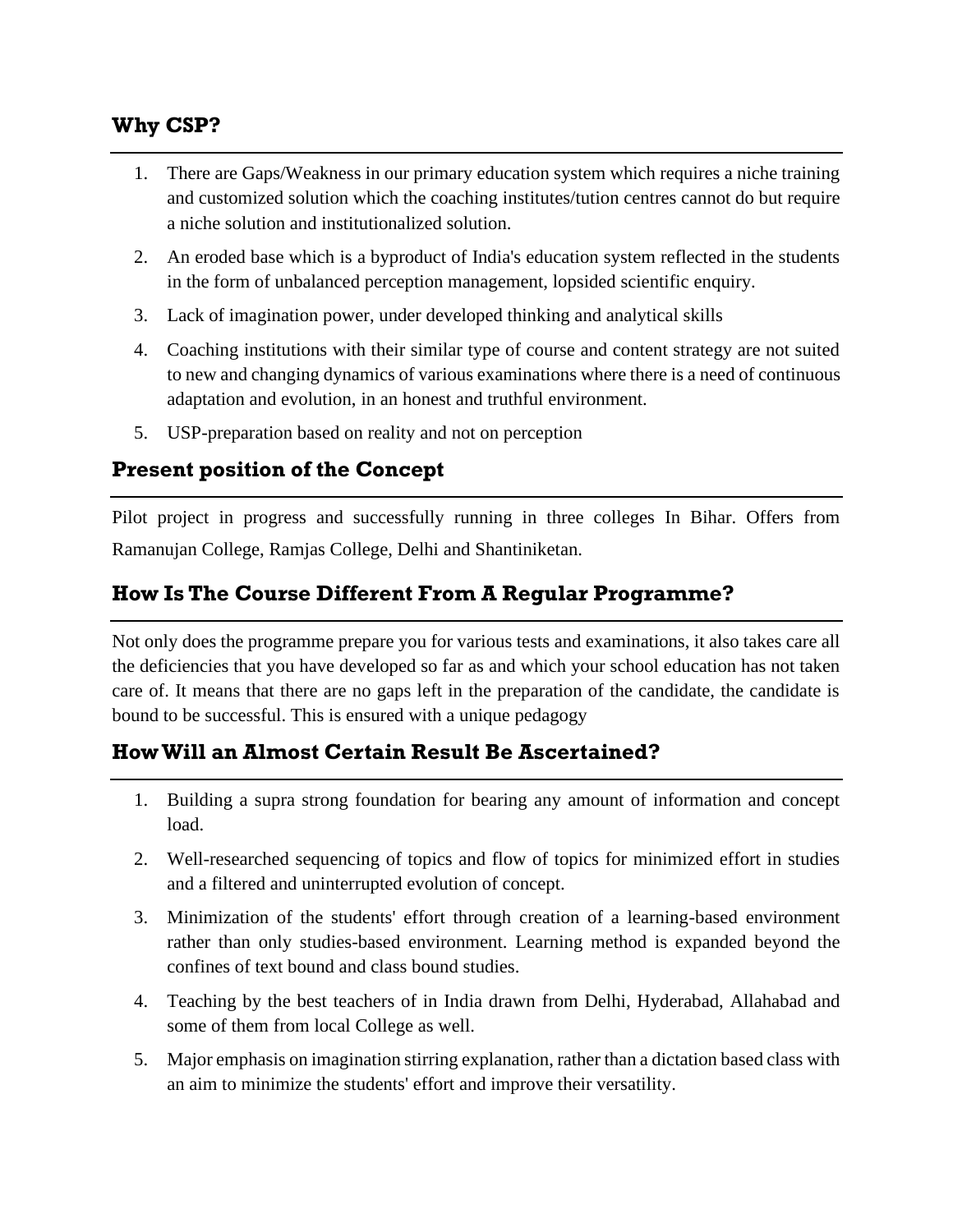- 6. Specifically designed and customized curriculum and teaching methodology as per the psyche of the aspirants.
- 7. Creation of a reality-based rather than perception-based opinion for all avoidable speculations and clean filtered opinion that doesn't clutter up mind and that is so defendable.
- 8. Availability and creation of study material and books beyond which nothing will be required for preparation.
- 9. Assistance to students for bettering other career prospects.
- 10. Customized and out-of-the-box solutions to specific problems related to Civil Services preparation.
- 1. A six month foundation programme for building a supra strong foundation for bearing any amount of information and concept load.
- 2. Well-researched sequencing of topics and flow of topics for minimized effort in studies and a filtered and uninterrupted evolution of concept.
- 3. Minimization of the students' effort through creation of a learning-based environment rather than only studies-based environment. Learning method is expanded beyond the confines of text bound and class bound studies.
- 4. Teaching by the best teachers drawn from various streams from Delhi, Hyderabad, Allahabad and some of them from College as well.
- 5. Major emphasis on imagination stirring explanation, rather than a dictation based class with an aim to minimize the students' effort and improve their versatility.
- 6. Specifically designed and customized curriculum and teaching methodology as per the psyche of the aspirants.
- 7. Creation of a reality-based rather than perception-based opinion for all avoidable speculations and clean filtered opinion that doesn't clutter up mind and that is so defendable.
- 8. Availability and creation of study material and books beyond which nothing will be required for preparation.
- 9. Assistance to students for bettering other career prospects.
- 10. Customized and out-of-the-box solutions to specific problems related to Civil Services preparation.

11.

## **Features of the Programme**

1. This programme is a career security programme which has specifically designed and customized curriculum and teaching methodology as per the requirement of the 21st century india. The basic theme of the programme is preparing the students for an almost certain secure and dignified career.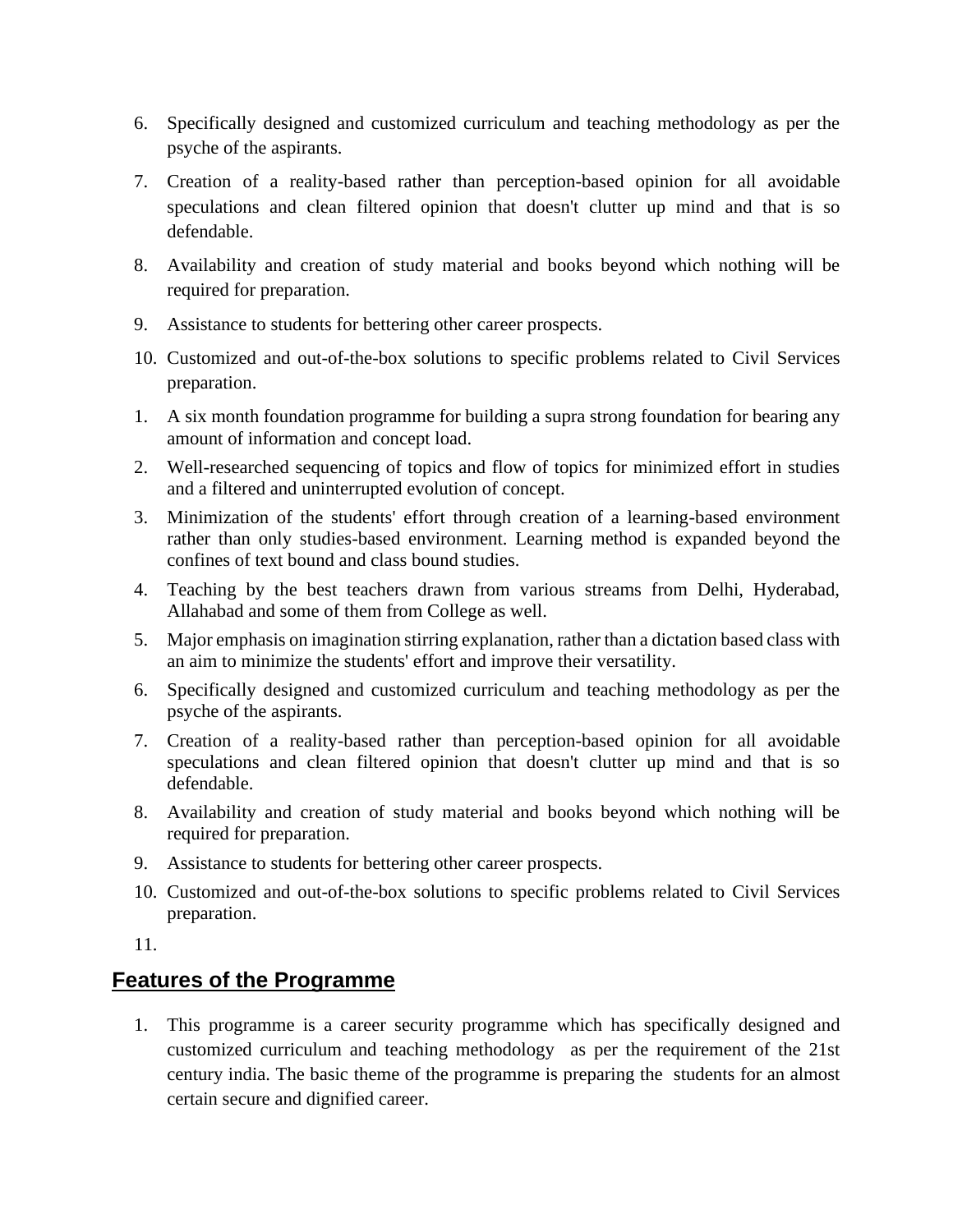- 2. Our programme is completely based on the mentoring process and is not done in either the manner of coaching or with the intent of coaching.
- 3. The modus operandii is to build a very strong foundation for bearing any amount of information and concepts.
- 4. We have sequenced the topics in such a manner that would minimize efforts in learning a particular topic; content and subject.
- 5. Customized and out of the box solutions to specific problems related to Civil Services preparation.
- 6. Specific Assistance to students for bettering their College or University Examination.
- 7. Specific division and customization of the education and learning process through training, coaching, teaching, and mentoring process by the best minds in the country.
- 8. Availability of study material and books beyond which nothing will be required for them. This minimizes the effort of the candidates to an unimaginable extent.

## **What makes this programme so unique**

**Pedagogy for the Programme**: In order to provide an almost certain result, ENSEMBLE has devised a unique pedagogy, that is unparallel, and that will speed the learning process, in its journey towards certain results. This includes a phase wise implementation of the programme beginning with identifying the problem of the candidates and filling the gaps that have been left in their school education.

## **Phases in which the programme will move**

The candidates will be subjected to 2 years and 2½ years foundation courses, that will seek a total transformation of the candidates.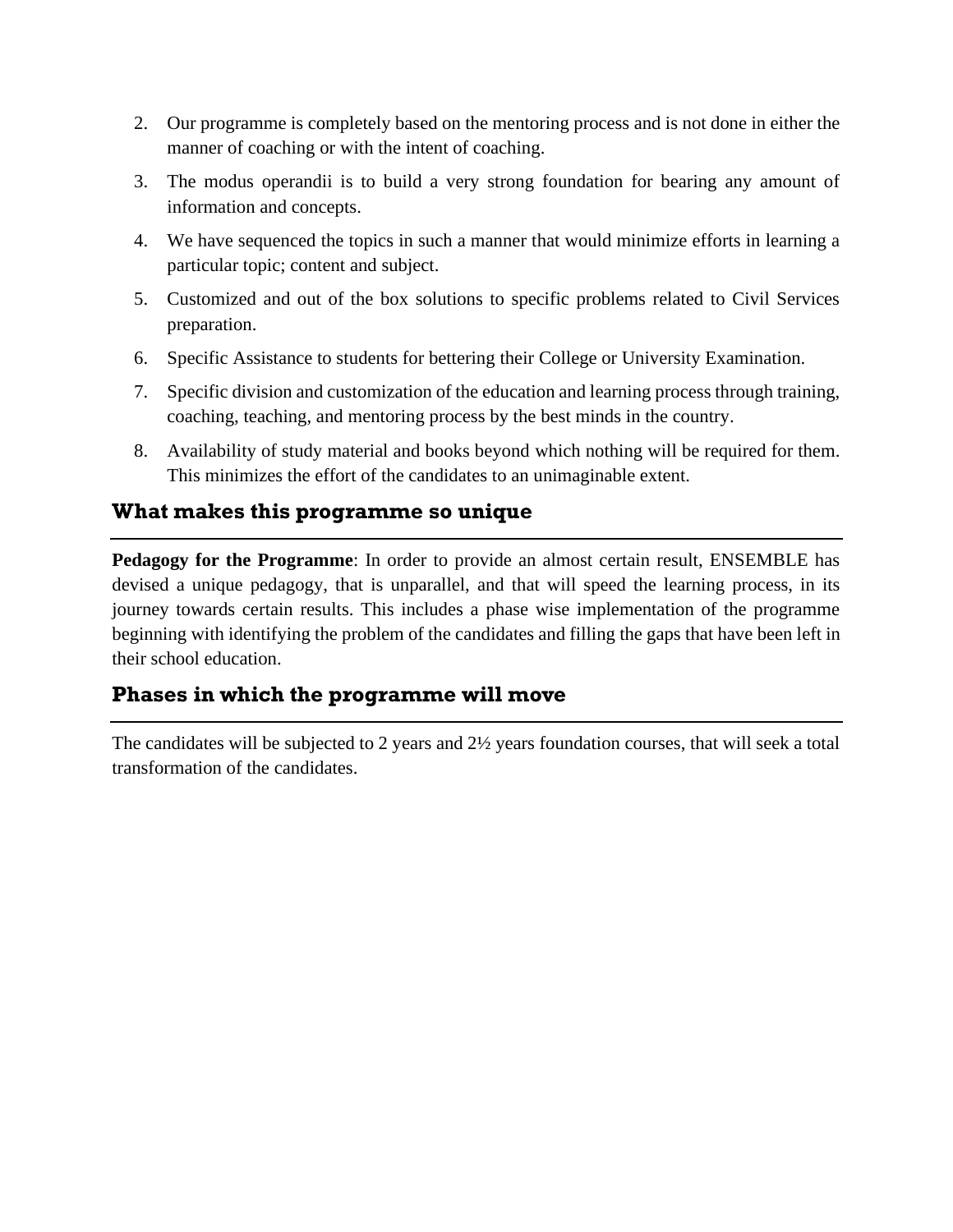## Foundation Stage

The foundation stage is a must for all candidates pursuing different careers. It envisages

- Fill the gaps in the education and transform and improve the personality of the candidates.
- Counsel the parents and students to bring the best in their a career leap.
- Build a solid foundation, making them revise whatever they have studied till date.
- Subject them to Neurolistic Learning Programming (NLP).
- Improve their language and observation.

Train them into building social capital, social bonding, reading newspapers, magazines, observe people in editorial and teaching capabilities, etc. and

Make a global citizen to master the locations of the entire world and India, know the background of events, all the problems that the world and our country is facing as well as be civilized and wellmannered.

All these ingredients are important for the candidates to ease their effort that will be required to gain knowledge in almost every subject a person should know. This will also prepare the candidates to widen their horizon of thinking as well as prepare them for constables, and Retail Job training. An offshoot of this programme will be to train them for CSAT as well.

#### Knowledge Stage

Knowledge stage helps the candidate to prepare for different exams that do not require deeper analyses but a broad and wide information base coupled with a developed attitude for awareness

The candidates come to know of Science and Technology, Geography, Indian and International Economy, International Relations, Indian Polity, Governance, History, Heritage, Culture and Society. Incidentally, these subjects make up the syllabus of the Civil Services examination, and must be studied by everyone to be successful in various other fields. **This level trains and prepares them for All Government Services and Jobs offered through SSC. Banking Services and trains them for Self-Employment and Entrepreneurship development as well as Retail Job Trainings.**

#### Differentiation Stage

Having gone through the two stages, all the students will be prepared to take any career they wish to, based on the advice of our psychologists after subjecting them to an intensive one week talent and career identification programme. The various career may be:

• Civil Services - By the best teachers and mentors drawn from the best Institutes of India. This includes both central Civil Services as well as state PCS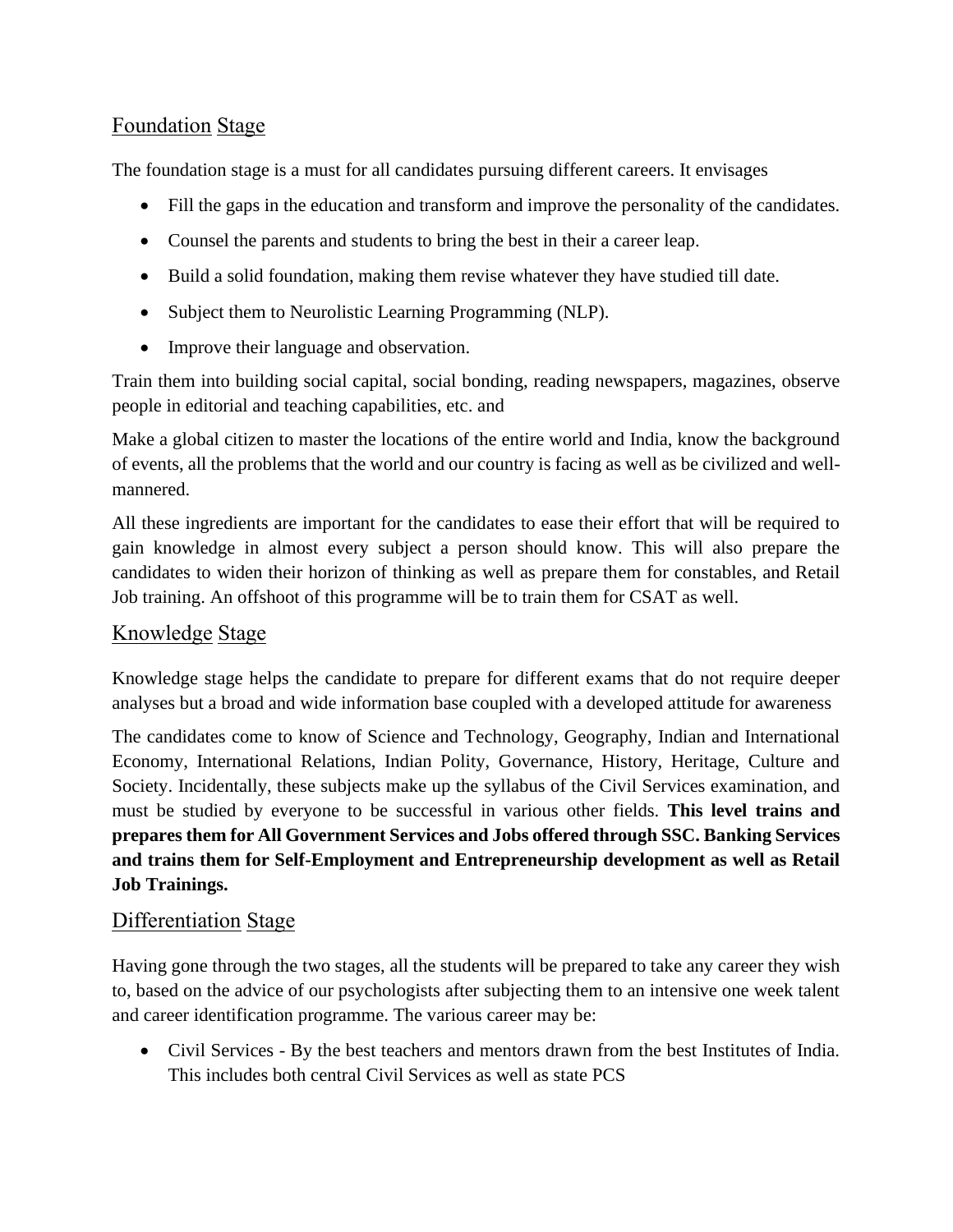- Academics Based on the advisors, the candidate will start mastering a subject after he has been coached to qualify for GRE, to write articles in newspapers, books and monologues. He/she will be given recommendations by the scholars and academicians of repute to facilitate admission in the topmost universities of the world.
- Business Management Candidates having business orientation will undergo rigorous training for CAT and SAT by the best trainers drawn from the well known institutes and Individual trainers who have carved a niche for themselves.
- Legal Luminaries Students who have legal and logical resoning and have the aptitude of interpretation of any matter logically, can convert their skill into becoming legal luminaries- judge or or an eminent legal professional.
- Journalism Students who are logical, have a flair for writing, and are ready to convert their pen into a weapon, will be trained to write newspaper articles, edit a book, prepare investigative reports, and then, will be sent to the best media academies.

The motto is to provide proper training on attitude and knowledge. The students who are best fitted for the job will be picked up, given the best training available in the country and sent to the best places for further training. When their interest and entertainment becomes their profession, and they have been subjected to best possible training in their attitude, they are bound to excel in that field. In fact, they are the people who will change the country and thus be known throughout the world.

## **Our Strength**

- 1. A panel of world repute comprising advisors to PM, Secretaries to the Govt of India, Academicians of national level.
- 2. Very high academic credentials with endorsements of Vice chancellors of 6 University.
- 3. Past Results of Civil Services
- 4. Experience of 20 years for a Chief mentor and his brand
- 5. A pool of trainers who can and are likely to transform the lives of girls through perception management.
- 6. A technology platform that helps to provide online support to the candidates during their training period as well
- 7. Very good content that is under constant revision
- 8. An experience of 20 years in running institution and managing it.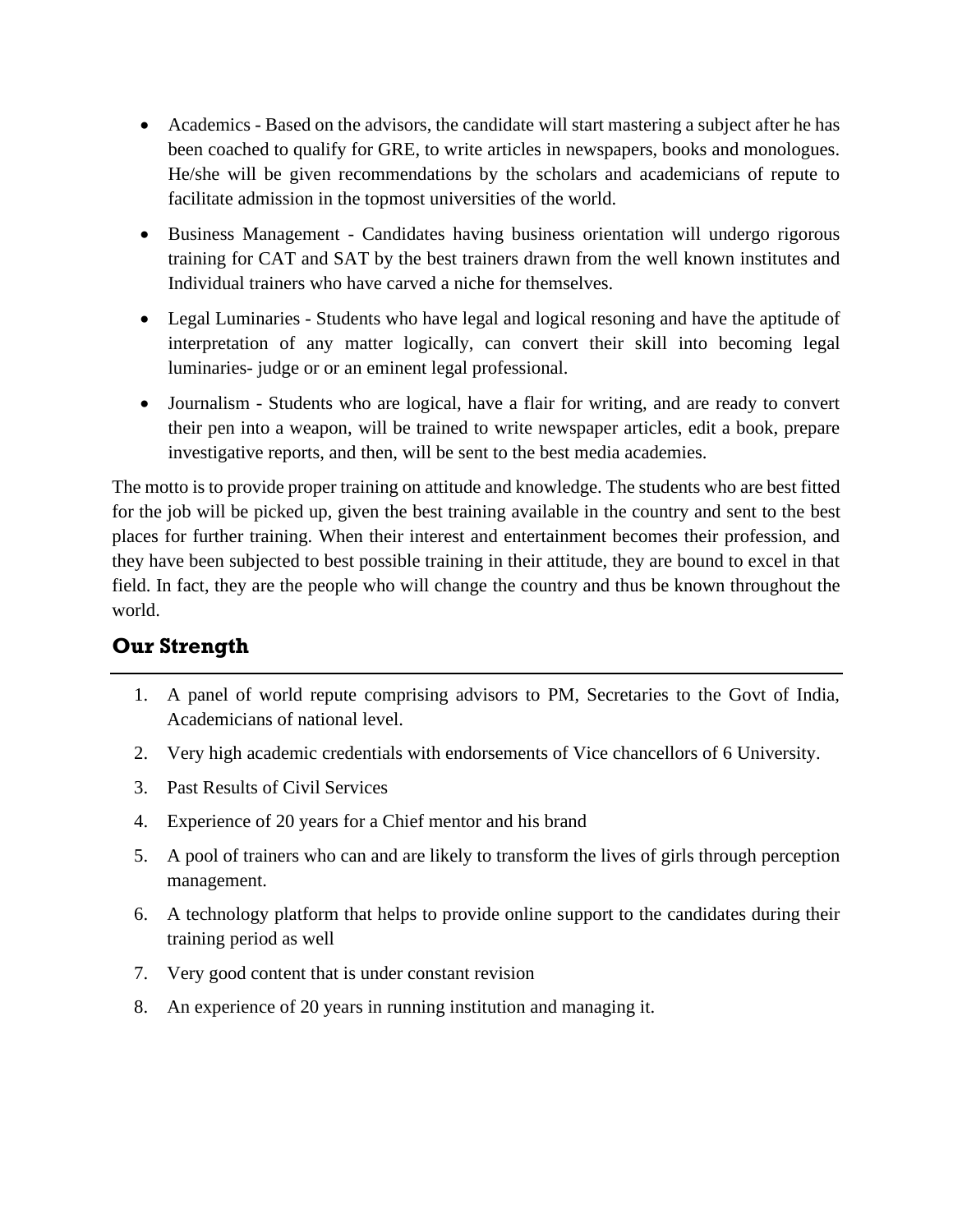## **Pedagogy for the Programme**

In order to provide an almost certain result, ENSEMBLE has devised a unique pedagogy a pedagogy that is unparallel, and that will speed the learning process, in its journey towards certain results. This includes a phase wise implementation of the programme beginning with identifying the problem of the candidates and filling the gaps that have been left in their school education.

#### **Unique and Extraordinary facilities to the students**

- 1. Accessibility to the best teachers who can really transform any candidates future, rather than bank on new generation coaches, having limited knowledge and who themselves require attitudinal correction.
- 2. Choice of teachers /coaches and trainers who can be called on students request and/or from where the students want to go for studies/classes/coaching.
- 3. To call any specialist from any where in the country within the framework of mentoring process.
- 4. The students can share the problems and find solution with the people who feel for the candidates and are concerned about the country.
- 5. Have insider information into what the organization is, which is conducting their exam is thinking, and accordingly mould their preparation.
- 6. Availability of material and unhindered access to that knowledge source from where model answers are framed.
- 7. The students manage the entire programme with complete transparency on the same lines as is being managed in one of the best business schools in India and on the same lines as ISB, Hyderabad.

# **PROGRAMMES FOR GIRLS (A SEPARATE PROGRAMME)**

#### The Concept

- 1. Transformation of social milieu of the country to make the girls career ready and future ready.
- 2. Prepare a platform for girls so that they can play a significant role in the diffusion of the concept and the philosophy for empowerment.
- 3. Equip girls in a manner that they themselves become harbingers for change.
- 4. Transform the girls psyche to an extent that they can diffuse any ideology, any concept, and idea both vertically and horizontally
- 5. Create a social movement that can force transformation in a manner that suits 21st century literates.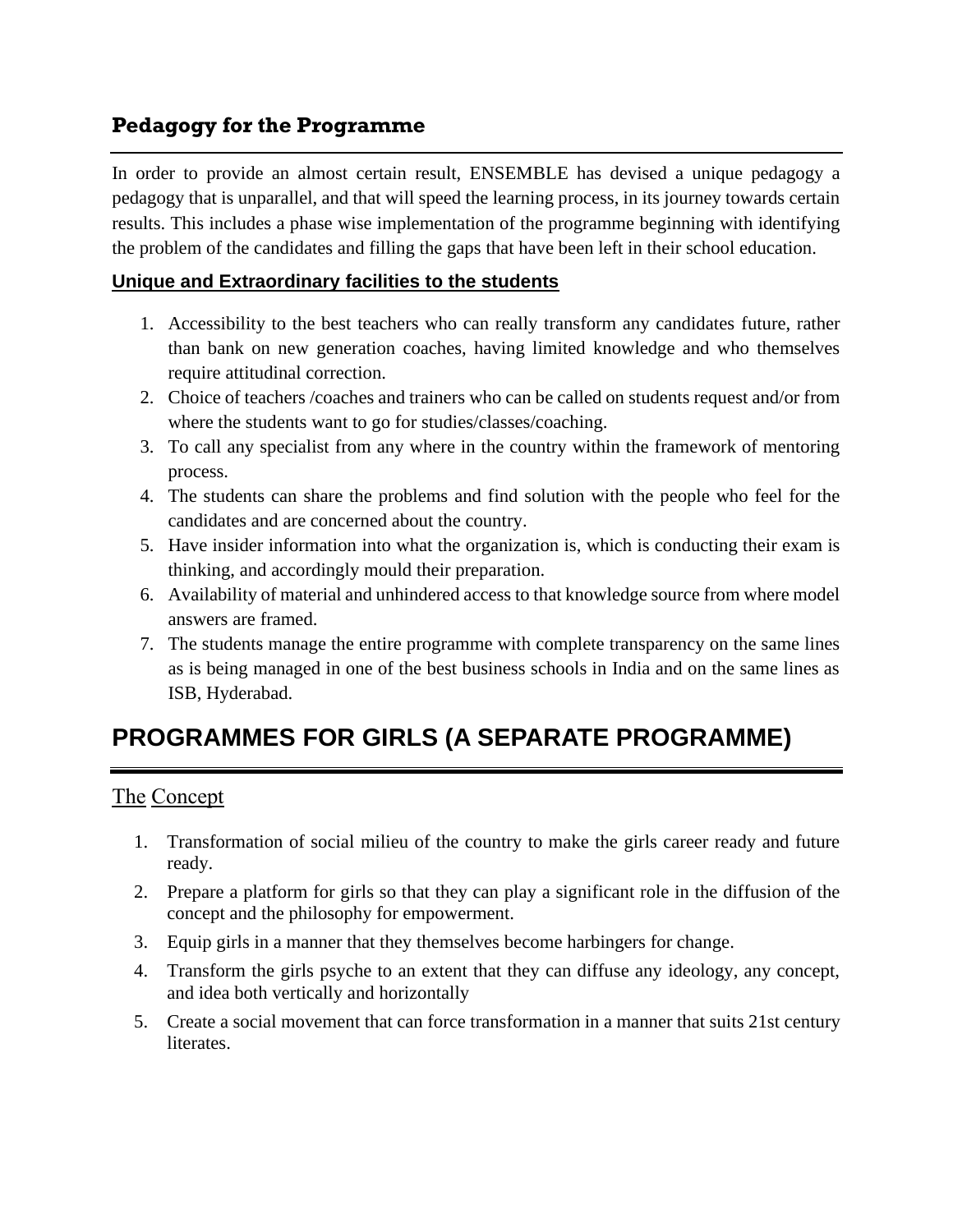## Type of Programmes

- 1. Personality transformation as a tool and mechanism for relationship development and improving employability.
- 2. Identification of talents and providing them a career as per their talent and attitude, not only as per the trends prevalent in the society.
- 3. Preparation Career Security to students in the first year of College to provide them five different and **assured** careers—Civil services, academics, Business Management based on Glocalisation, New Age Media, and even Social Activism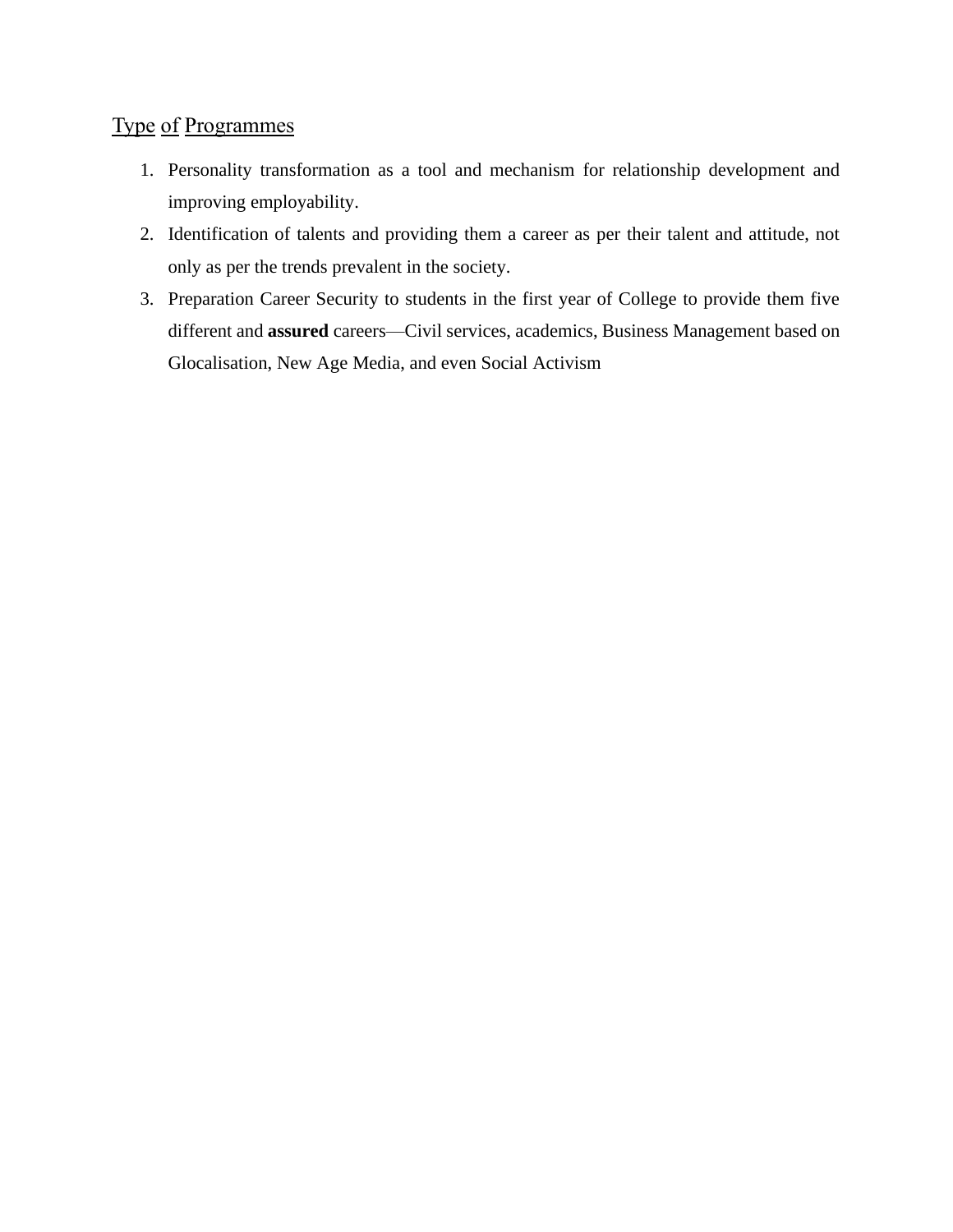# **PATNA WOMEN'S COLLEGE: THE PILOT PROJECT**

#### Why the Girl Students have been chosen...?

The girl students have been specifically targeted and chosen for a variety of reasons.

- 1. Girls are equally or even more talented than boys anywhere in India, but they do not get a level playing field to show their talent.
- 2. In a metropolitan society, where the focus and attention becomes quite wavering, maintaining spirit and purpose requires specific mode of training, teaching especially for girls.
- 3. It will be an excellent way to empower women, one of the first such initiative on women empowerment in the entire country.
- 4. It is easy to mould a girl child/student in comparison to a male student given the social milieu in which the boys are brought up, and it is easier to obtain a desired result from them.
- 5. The girls are likely to give an assured result, given their psychological make-up and sincerity towards work, the value which they carry and the ambition that they have.
- 6. Girl students are most likely to form a better social capital and develop strong bonding among themselves to achieve success in comparison to boys.
- 7. The girls are likely to diffuse any transformation in their personality much more faster than boys.
- 8. Girls in India will represent the symbol of social change and are a very potent medium of upliftment of national spirit, and the state and society of our country.
- 9. Girls form better administrative officers, as they are more organised, have a better intituitive power, and are multitaskers.
- 10. Girls are less prone to corruption in comparison to boys, and thus their focus of attention is mostly on work, on making things better.
- 11. The whole nation stands to gain when girls, forming the 50% of the population, is educated.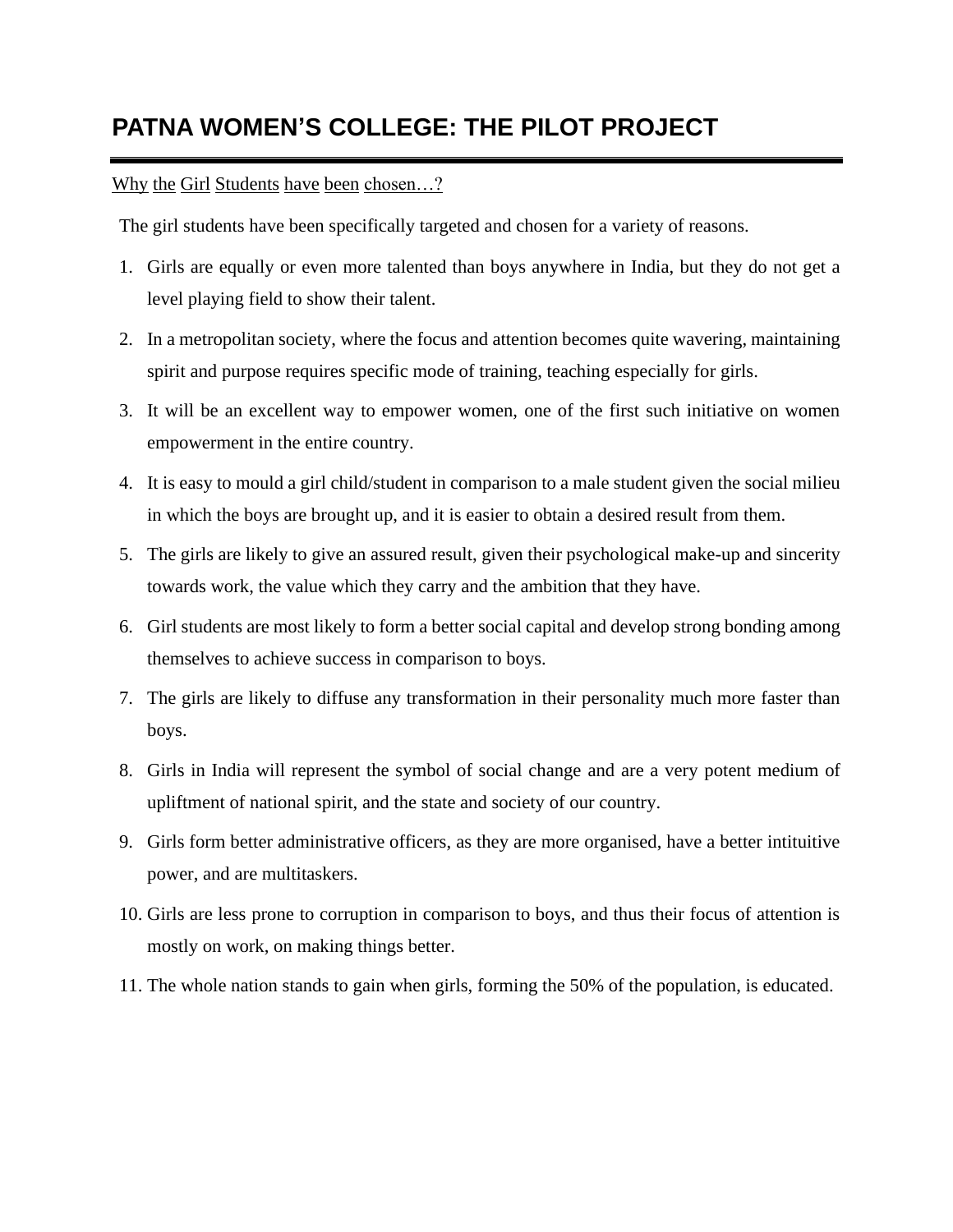## **WHY ENSEMBLE?**

ENSEMBLE is an academic and training organization, which keeps education and educational transformation at its core. It believes that the end of education is character. In intent, in mannerism, in essence in everything, our core value in improving the student is reflected and that's why it's a mentoring based organisation first and anything else later.

ENSEMBLE is not just Civil Services Institute. It is the name of a value-based system, a true educational endeavour, whose pride is always in making all out efforts to reform the candidate to bring the best in him developing in them a sincere or committed learner. The whole country recognises us for this commitment.

Over years, ENSEMBLE has developed a complete guidance and support system solely aimed at making students qualify not only in the Civil Services Examinations but many other careers which suits their talent. For more than 20 years, ENSEMBLE has been analysing in great depth the trends and patterns of these competitive examinations. The changes that have taken place in the Civil Services examination over the past 15 years have enabled us to constantly evolve newer and more effective approaches to guide aspirants towards success. More than 1553 students have already benefitted with our highly focused and result oriented strategy. More than 50 of them secured a Rank within All India Top-10. The results of so many years are obviously not a coincidence. They reflect our quality and commitment.

Our Digital Education Component gives the student complete range of whatever they require for their knowledge, learning and approach i.e., a complete chapter; its documentary and animation and multimedia enhanced video, synopsis of the chapter, possible range of questions, its Current Affairs extension, Related graphics and view of important personalities and their interview.

We provide

- Scientific and structured course plan
- Enormously rich study material
- Gripping and Enriching class lectures to build a conceptual base and develop a perspective
- Varied tests to test varied capabilities
- Online and Digital support
- Mentoring classes
- Life Experiences by the Dignitaries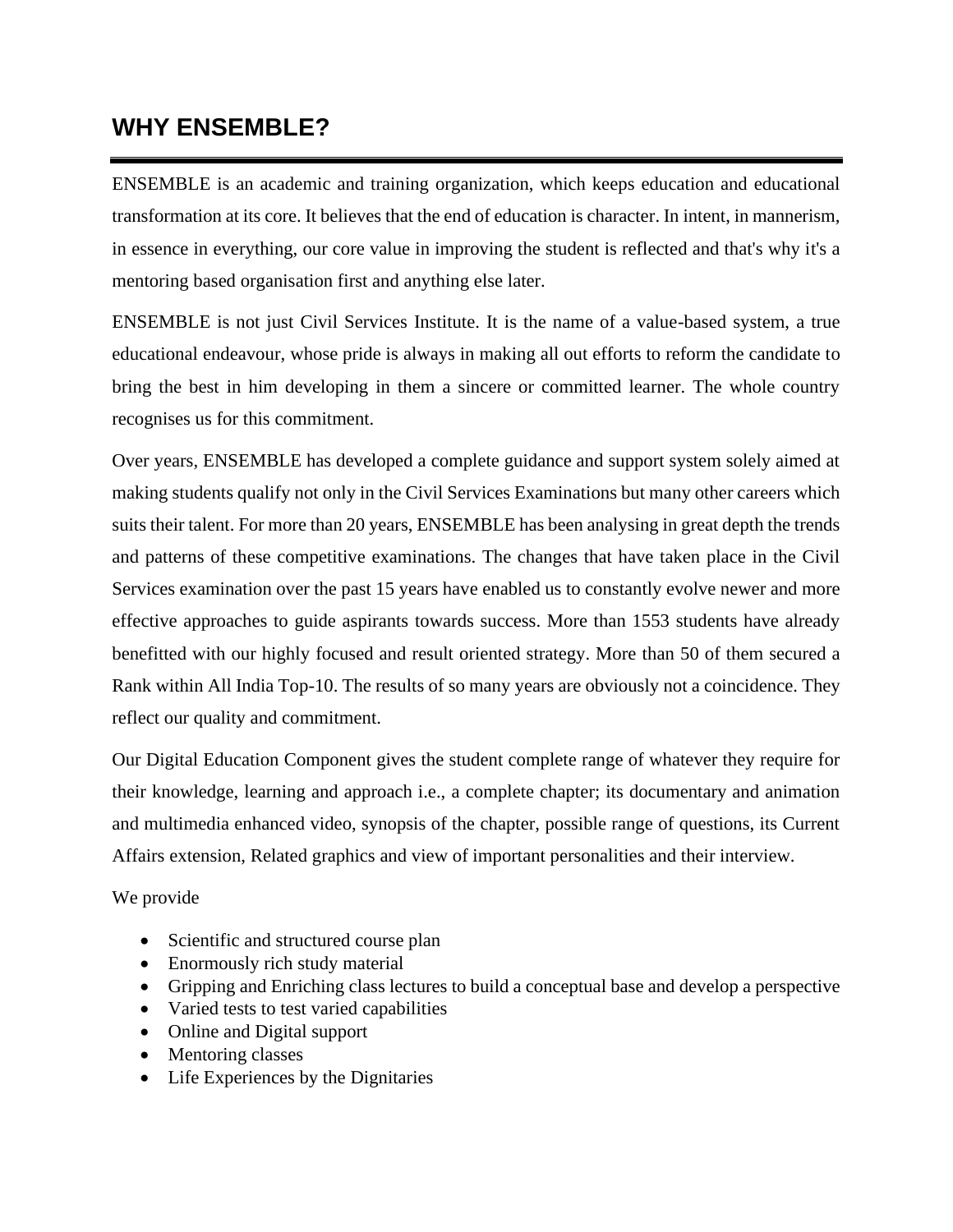## **Associations and our Panel/Advisory Board**

We are blessed to have an association of some of the most distinguished personalities of India. The members have run the programme of Interview guidance under the name of Academy for Administration and Governance. These distinguished members who form the who's who of of the academic and bureaucratic world have a teachers heart. Truly a mentors approach towards the students. They have come together under a programme, Academy for administration and Governance to have already guided 134 students to success out of a chosen 185 students.

- **1)** Sri B. P. Singh, **Former Home Sec, World Bank Vice President, and Former Governor Sikkim**
- **2)** Padmashree Prakash Singh **(Retired DGP, UP) Advisor to PM on Police reforms.**
- **3)** Sri N. K. Singh, IPS **(Ex Jt Director, CBI)**
- **4) B. L. Vohra, DGP, tripure**
- **5)** Prof M. P. Singh **(World renowned Political Scientist)**
- **6)** Air Marshall S. Inamdaar **(Member UPSC)**
- **7)** Sri M.F. Farooqui **(Former Secretary Ministry of Telecommunication)**
- **8)** Sri Noor Mohammed **(Retired Commissioner, Election Commission)**
- **9) Dr Vikram Singh, Former DGP UP & VC, NIU**
- **10) Love Verma, Secretary Culture Govt of India**
- **11) Rekha Bhargava. Secretary Parliamentary Affairs, Govt of India**
- **12)** Dr. Q. Ahsan **(VC, Magadh University)**
- **13) Dr R. B. P, Singh, VC, Patna University)**
- **14) Dr R. B. Singh, Vice President, International Geographical Union**
- **15)** Sri K. Siddhartha **(Earth Scientist, Educationist, Mentor and International Speaker)**

**Guest Speakers and Panel Members**

- **1)** Sri **R. K. Mago Former Chief Secretary Maharshtra**
- **2)** Sri **Amitabh Rajan, Former Home Seceretary Maharashtra**
- **3)** Sri Vineet Ohri, Former Director CBDT
- **4)** Vikas Mittersain, Chairman Nazare.com
- **5) Dr R. B. Singh, Chairman IGU**

Besides, ENSEMBLE has an eclectic group of intellectuals, teachers, mentors, psychologists,

professionals and administrators whose single objective is to identify talent of the child and give them an assured career for the future in 21st century.

## **Some of our students and their achievements**

| Students In Civil Students |                  | in Students               | in Students | in Students<br>in |
|----------------------------|------------------|---------------------------|-------------|-------------------|
| <b>Services IAS</b>        | <b>Academics</b> | management and   Politics |             | <b>Journalism</b> |
|                            |                  | Corporate                 |             |                   |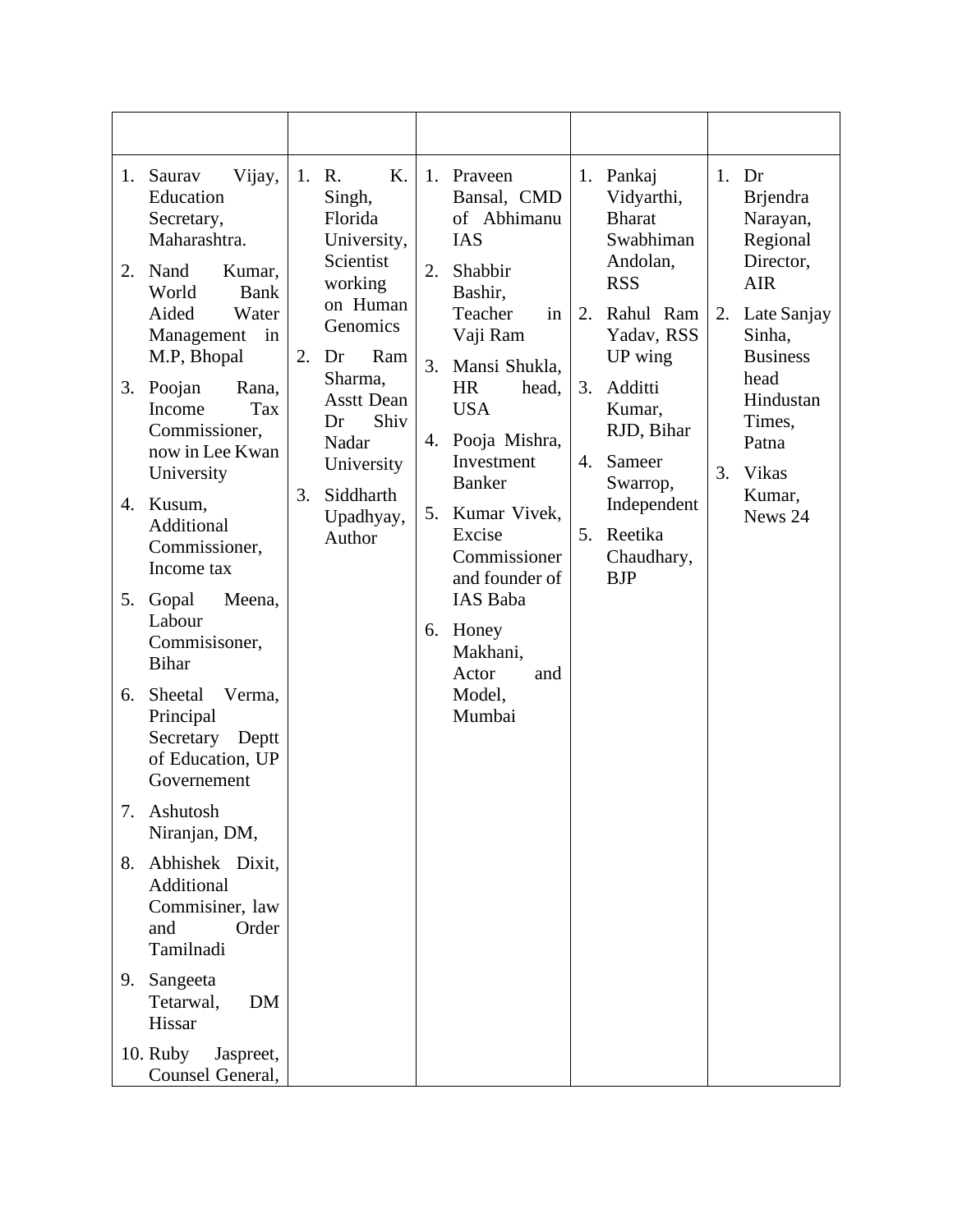| Frankfurt,<br>Germany                                                                |  |  |
|--------------------------------------------------------------------------------------|--|--|
| 11. Shashi<br>Kumar,<br><b>CMD</b><br>Vishapatnam<br>development<br>Authority        |  |  |
| 12. Akhand<br>Pratap<br>Singh,                                                       |  |  |
| 13. Palaka<br>Sahni,<br>Commisioner,<br>Bihar cadre, PS<br>Cabinet<br>to<br>Minister |  |  |
| 14. Avantika<br>Gautam, Gujarat<br>Cadre                                             |  |  |
| 15. Vikrant Pandey,<br>DM, Ahmedabad                                                 |  |  |
| 16. Anindita Mitra,<br>Punjab Cadre                                                  |  |  |
| 17. Tarun<br>Nayak,<br>Police<br>Commisisoner,<br>MP cadre                           |  |  |
| 18. Shubham Gupta<br>IAS,<br>Maharashtra<br>cadre                                    |  |  |
| 19. Vinod<br>Duhan<br>IAS, Bihar Cadre                                               |  |  |

\**List is long*

## **PEDAGOGY AND COURSE PLAN**

## **Phase-I**

| <b>THEME</b> | LEARNING | <b>CONTENTS</b> | MODEL           | OF. | <b>USEFULNESS</b> |
|--------------|----------|-----------------|-----------------|-----|-------------------|
|              |          |                 | <b>TRAINING</b> |     |                   |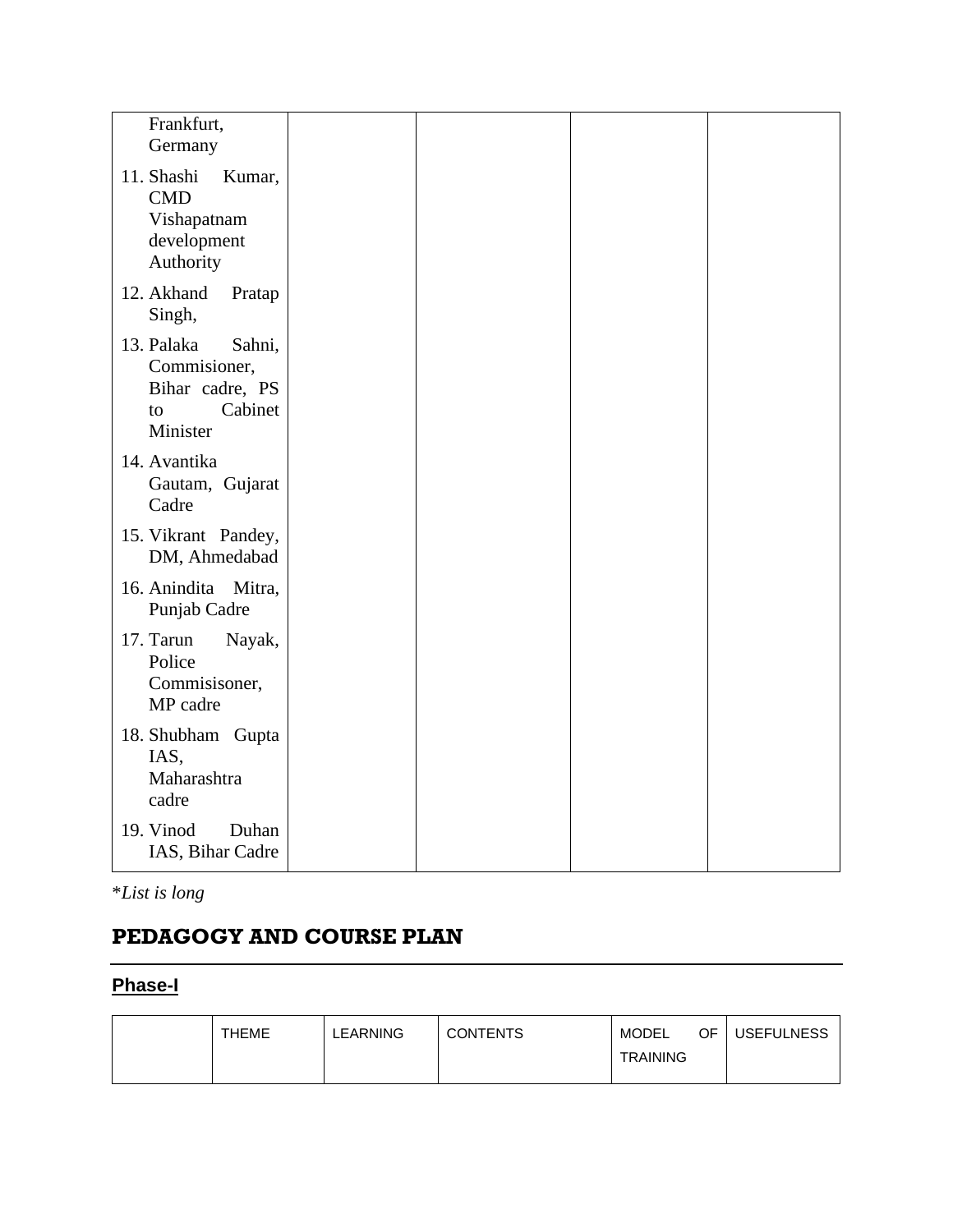| <b>LIFE</b> | Meaning<br>οf<br><b>Success</b>                      | Imbibing<br><b>Success</b><br>and<br>identifying one<br>trait of having<br>been<br>successful              | Questionnaires<br>and<br>identifying<br>language,<br>perception, balance and<br>body language with the<br>family milieu.                                                         | Complete<br>Psychological<br>test along with<br>parents through<br>conversation                                                                                                                                                                                     | Usefulness for<br>Life                                                                                                                                                                                                                                                                             |
|-------------|------------------------------------------------------|------------------------------------------------------------------------------------------------------------|----------------------------------------------------------------------------------------------------------------------------------------------------------------------------------|---------------------------------------------------------------------------------------------------------------------------------------------------------------------------------------------------------------------------------------------------------------------|----------------------------------------------------------------------------------------------------------------------------------------------------------------------------------------------------------------------------------------------------------------------------------------------------|
|             | Personality<br>grooming and<br>self<br>understanding | Communication<br>&<br>Body<br>language<br>improvement                                                      | Significance of posture<br>Different body language<br>and its meaning<br>Observing people                                                                                        | A psychologist<br>who trains the<br>students<br>to<br>develop<br>high<br>observational<br>skills, develop<br>high<br>level<br>of<br>adaptability and<br>understand the<br>finer points of<br>life                                                                   | For personality<br>development<br>and Interview.<br>For<br>Decision<br>Making<br>and<br>attitude<br>development.<br>dealing<br>For<br>with<br>any<br>problem<br>anywhere and<br>responding to it<br>for<br>helping<br>identification of<br>trouble<br>areas<br>possible<br>and<br>solutions to it. |
|             |                                                      | Language<br>improvement<br>Customisation<br><b>Different</b><br>For<br>Categories<br>Of<br><b>Students</b> | Writing correct English,<br>Hindi<br><b>Expressing correctly</b><br>Presenting correctly<br>Pronunciation<br>Language flow<br>Voice Modulation<br>Comprehension<br>Essay writing | An English and<br>a Hindi teacher<br>who is good in<br>handling mind,<br>body<br>training<br>trains<br>the<br>students<br>In.<br>basic grammar<br>expression,<br>voice, control,<br>semiotics, and<br>how to change<br>them as<br>per<br>changing<br>circumstances. | Civil<br>For<br><b>Services</b><br>preparing<br>a<br>base<br>for<br>a<br>terminology<br>based compact<br>language<br>and<br>developing<br>an<br>ability<br>to<br>expand<br>and<br>contract<br>the<br>sentences.<br>Understanding<br>comprehension<br>for reading, and                              |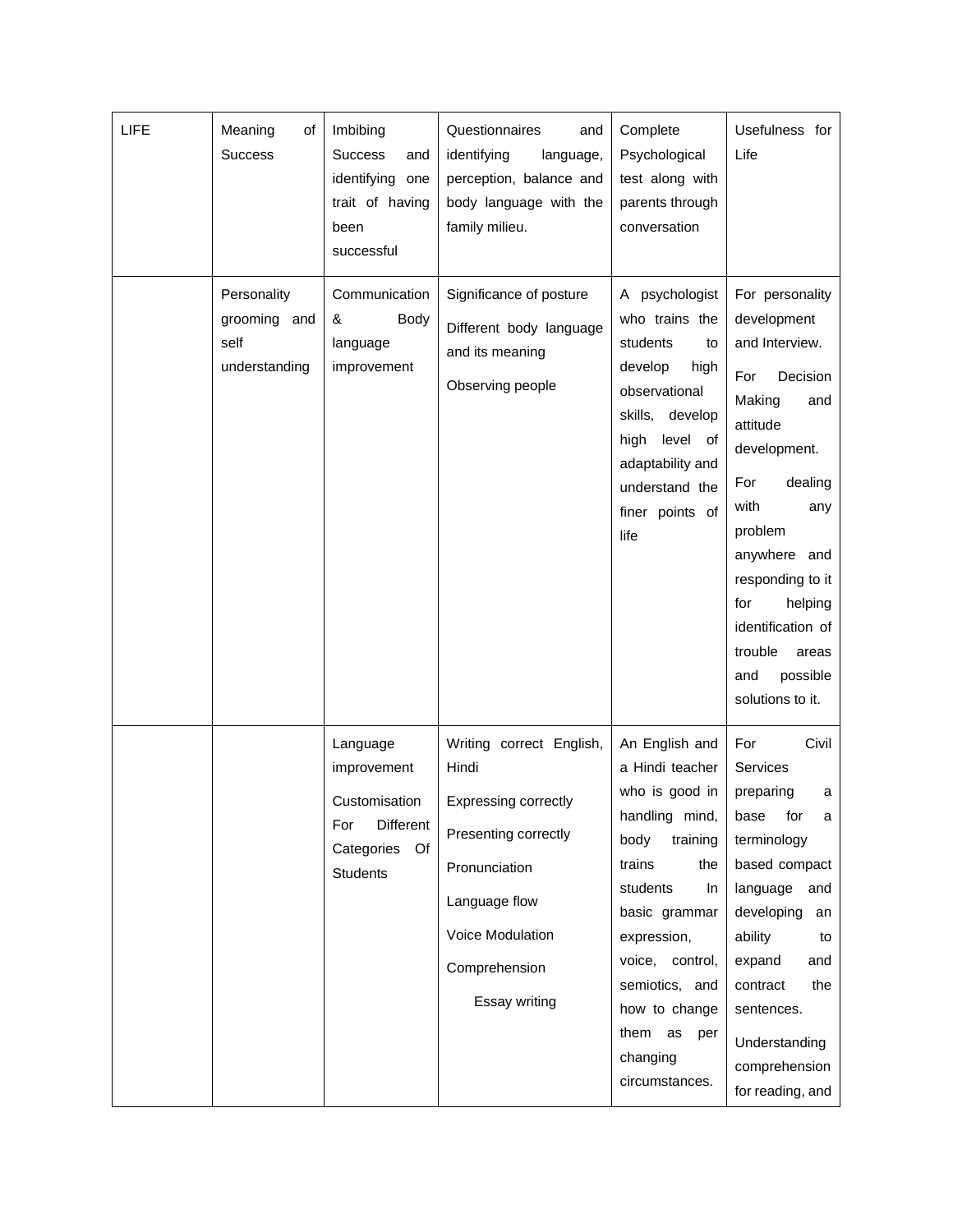|  | Understanding<br>yourself,<br>your<br>parents<br>and<br>teachers<br>Intense<br>Interactive<br>Conversation | Understanding emotional<br>differentiation<br><b>Understanding Parenting</b><br>and Parental teaching<br>Understanding difference<br>between<br>information,<br>knowledge, wisdom and | Comprehensive<br>interaction,<br>discussion and<br>view sharing in<br>informal<br>an<br>setting,<br>in<br>a<br>friendly<br>atmosphere,                                                                                                                                                                                                                              | Understanding<br>the essence of<br>language, and<br>the<br>use<br>οf<br>words,<br>orient<br>for<br>them<br>a<br>socially<br>oriented cause.<br>For personality<br>development<br>and Interview.<br>For<br>Decision<br>Making<br>and<br>attitude<br>development. |
|--|------------------------------------------------------------------------------------------------------------|---------------------------------------------------------------------------------------------------------------------------------------------------------------------------------------|---------------------------------------------------------------------------------------------------------------------------------------------------------------------------------------------------------------------------------------------------------------------------------------------------------------------------------------------------------------------|-----------------------------------------------------------------------------------------------------------------------------------------------------------------------------------------------------------------------------------------------------------------|
|  |                                                                                                            | teachers, trainers, coach<br>and mentors.<br>Being a teacher, parent<br>and yourself.                                                                                                 | both in situ and<br>ex situ. This<br>type of training<br>will involve a lot<br>examples,<br>of<br>allow<br>the<br>students<br>to<br>speak<br>their<br>be<br>mind.<br>objective,<br>not<br>judgmental with<br>an aim to instill<br>in them some<br>training which<br>can make their<br>journey<br>to<br><b>UPSC</b><br>qualification<br>simple<br>and<br>achievable. |                                                                                                                                                                                                                                                                 |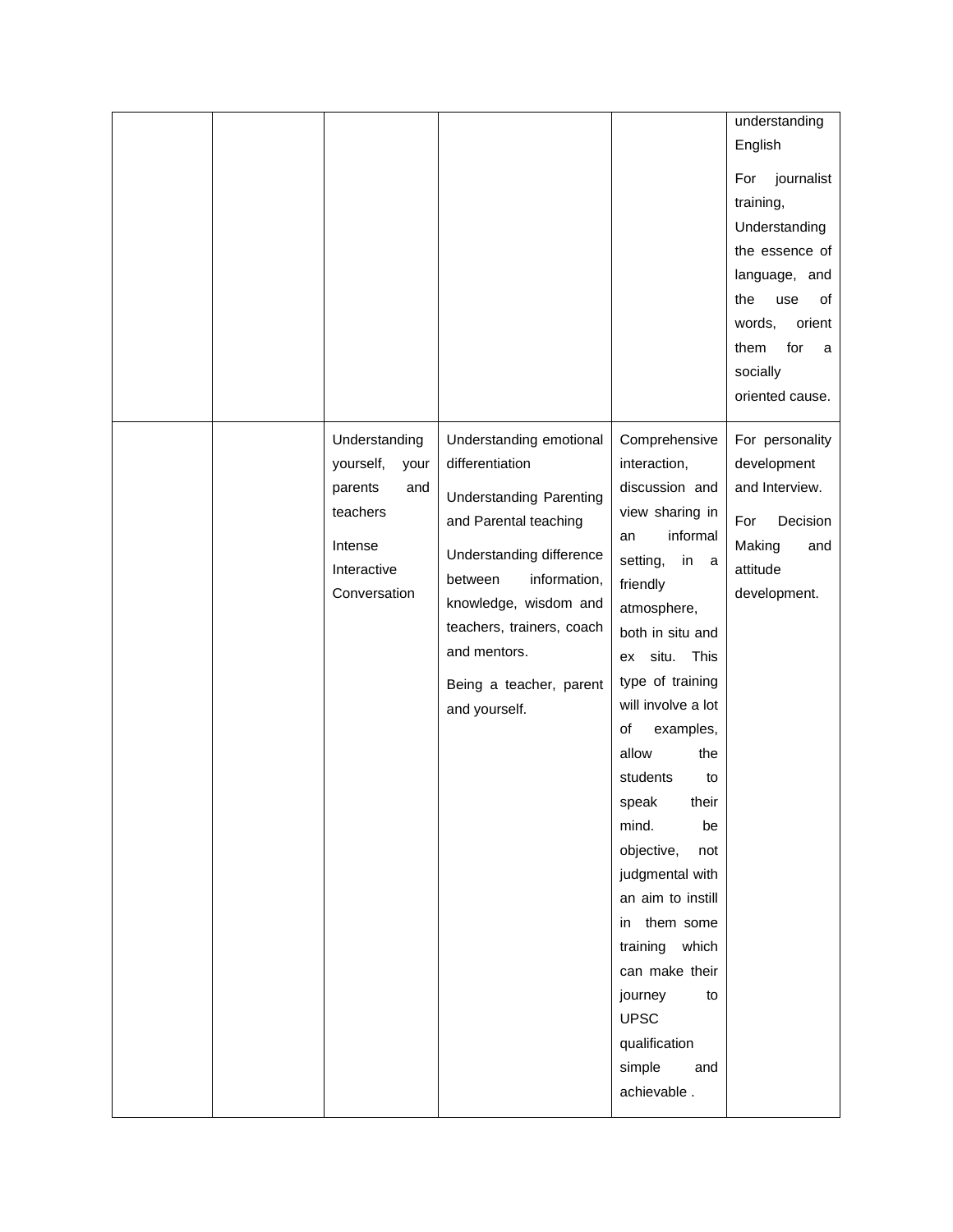|                                 | Understanding<br>your<br>surroundings.                                                     |                                          | Comprehensive<br>interaction,<br>discussion and<br>view sharing in<br>informal<br>an<br>in<br>setting,<br>a<br>friendly<br>atmosphere,<br>both in situ and<br>ex situ. This<br>type of training<br>will involve a lot<br>of<br>examples,<br>allow<br>the<br>students<br>to<br>speak<br>their<br>mind.<br>be<br>objective,<br>not<br>judgemental<br>with an aim to<br>instill in<br>them<br>some<br>training<br>which<br>can<br>make<br>their<br>journey<br>to<br><b>UPSC</b><br>qualification<br>simple<br>and<br>achievable. | Enhance<br>Observation of<br>your<br>surroundings to<br>facilitate better<br>learning.<br>One<br>step<br>ahead<br>in<br>getting to know<br>about people.<br>Very useful in<br>getting to know<br>the psyche of<br>the interviewer,<br>In UPSC, the<br>expectation of<br>people around<br>you<br>from<br>yourself<br>and<br>how<br>to<br>differentiate<br>emotions<br>of<br>people, how to<br>the<br>know<br>observations of<br>people towards<br>you which is so<br>useful for any<br>political career. |
|---------------------------------|--------------------------------------------------------------------------------------------|------------------------------------------|-------------------------------------------------------------------------------------------------------------------------------------------------------------------------------------------------------------------------------------------------------------------------------------------------------------------------------------------------------------------------------------------------------------------------------------------------------------------------------------------------------------------------------|---------------------------------------------------------------------------------------------------------------------------------------------------------------------------------------------------------------------------------------------------------------------------------------------------------------------------------------------------------------------------------------------------------------------------------------------------------------------------------------------------------|
|                                 | Learning<br>to<br>bonds,<br>make<br>social<br>and<br>capital.<br>Forming Social<br>Capital |                                          |                                                                                                                                                                                                                                                                                                                                                                                                                                                                                                                               |                                                                                                                                                                                                                                                                                                                                                                                                                                                                                                         |
| Differentiating<br>information, | World Trip in<br>Class                                                                     | Mastering World location<br>in the class | The idea is to<br>help<br>the<br>candidates                                                                                                                                                                                                                                                                                                                                                                                                                                                                                   | To be business<br>leader, it is ultra<br>essential<br>that                                                                                                                                                                                                                                                                                                                                                                                                                                              |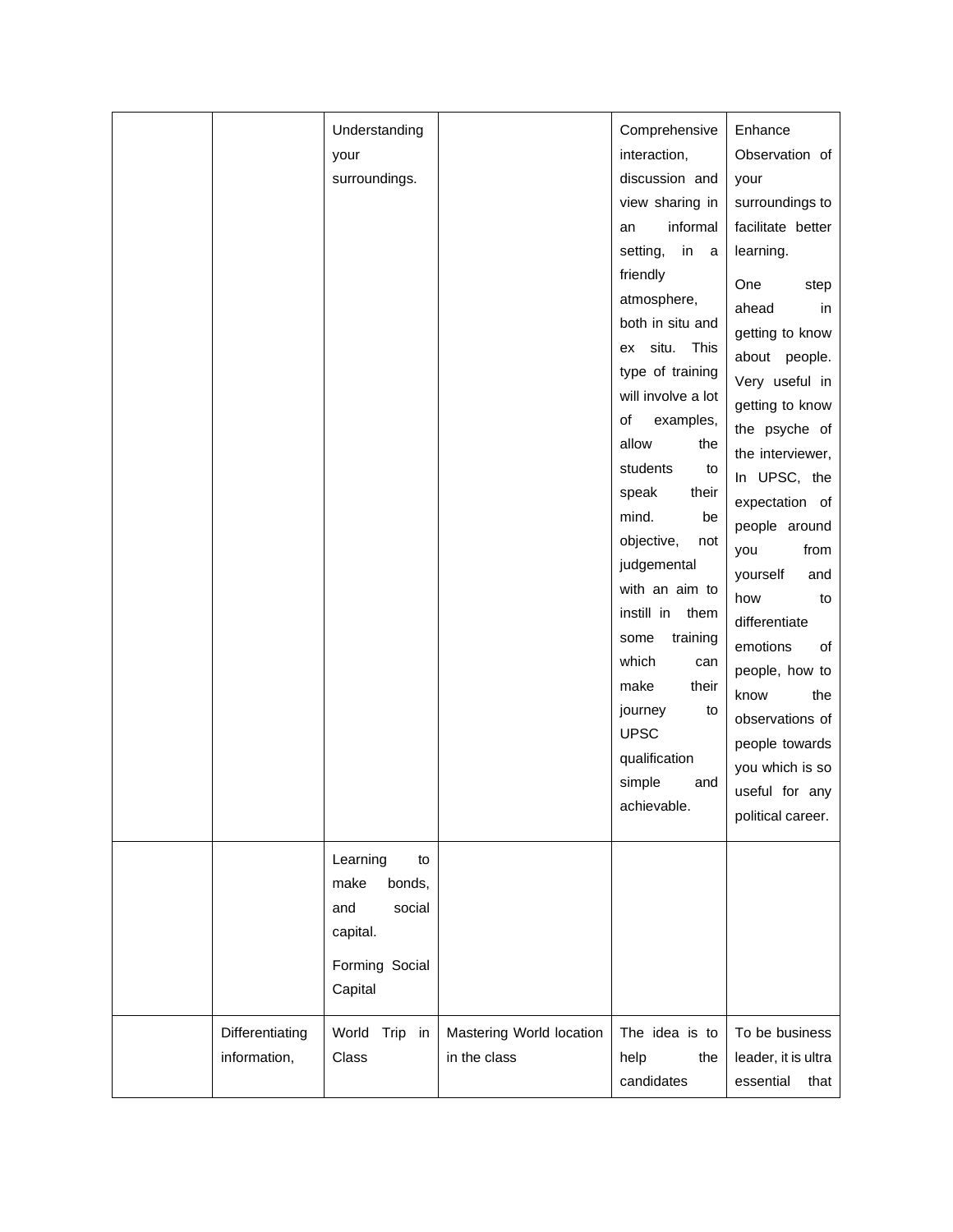| knowledge, |             | Life<br>and              | society | in | develop<br>their | candidate<br>the  |
|------------|-------------|--------------------------|---------|----|------------------|-------------------|
| and wisdom |             | different parts of world |         |    | imaginative      | known<br>what     |
|            |             |                          |         |    | power, through   | type of places,   |
|            |             |                          |         |    | storyline<br>a   | what type of      |
|            |             |                          |         |    | journey capped   | people live in    |
|            |             |                          |         |    | by visuals so    | this world and    |
|            |             |                          |         |    | that<br>they     | what do they      |
|            |             |                          |         |    | develop wider    | think about the   |
|            |             |                          |         |    | spectrum<br>of   | world, what is    |
|            |             |                          |         |    | understanding    | the availability  |
|            |             |                          |         |    | of the world     | of<br>local       |
|            |             |                          |         |    | through<br>a     | wisdom,<br>the    |
|            |             |                          |         |    | mastery<br>on    | relationship of   |
|            |             |                          |         |    | atlas,<br>the    | the people their  |
|            |             |                          |         |    | pedagogy         | their<br>to       |
|            |             |                          |         |    | includes a live  | situational       |
|            |             |                          |         |    | journey through  | milieu<br>that    |
|            |             |                          |         |    | use of words;    | offers a lot of   |
|            |             |                          |         |    | and              | opportunities     |
|            |             |                          |         |    | descriptions.    | for<br>idea       |
|            |             |                          |         |    |                  | generation.       |
|            |             |                          |         |    |                  | For a journalist, |
|            |             |                          |         |    |                  | the topic offers  |
|            |             |                          |         |    |                  | a wide array of   |
|            |             |                          |         |    |                  | experience to     |
|            |             |                          |         |    |                  | deal with the     |
|            |             |                          |         |    |                  | basics of what    |
|            |             |                          |         |    |                  | happening<br>is   |
|            |             |                          |         |    |                  | where is it       |
|            |             |                          |         |    |                  | happening, and    |
|            |             |                          |         |    |                  | is<br>why<br>it   |
|            |             |                          |         |    |                  | happening.        |
|            |             |                          |         |    |                  | This is only one  |
|            |             |                          |         |    |                  | of the courses    |
|            |             |                          |         |    |                  | provide<br>to     |
|            |             |                          |         |    |                  | 'Geographical     |
|            |             |                          |         |    |                  | literacy'<br>to   |
|            |             |                          |         |    |                  | career.           |
|            | Reading     |                          |         |    | The<br>basic     | Ultra essential   |
|            | Newspapers. |                          |         |    | training         | for<br>any        |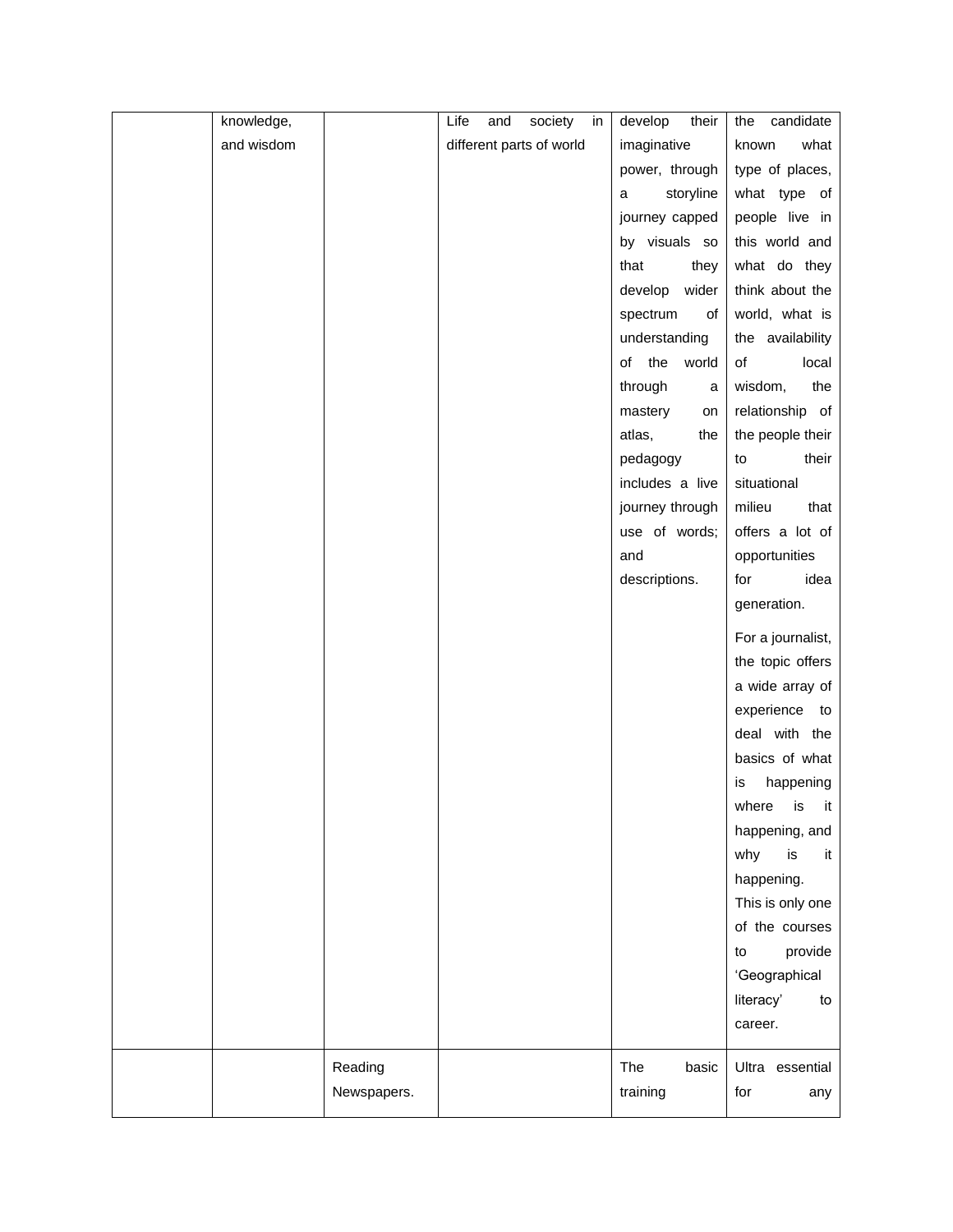|                 |                                                                | involves<br>training<br>and          | profession<br>in<br>decision     |
|-----------------|----------------------------------------------------------------|--------------------------------------|----------------------------------|
|                 |                                                                | understanding<br>under<br>news       | making<br>and<br>who are willing |
|                 |                                                                | supervision, so                      | know<br>the<br>to                |
|                 |                                                                | that<br>the                          | difference                       |
|                 |                                                                | filter<br>students                   | between                          |
|                 |                                                                | information                          | perception and                   |
|                 |                                                                | suited to them.                      | reality                          |
| Weekly          |                                                                | Allowing                             | Improving                        |
| exchange<br>of  |                                                                | discussion and                       | expression,                      |
| news<br>and     |                                                                | debate<br>under                      | developing                       |
| community       |                                                                | restricted                           | clarity<br>of                    |
| education.      |                                                                | supervision                          | thought,                         |
|                 |                                                                | with an aim to                       | developing                       |
|                 |                                                                | track progress,                      | clear-cut idea                   |
|                 |                                                                | path<br>of                           | about what is                    |
|                 |                                                                | progress,<br>so                      | said must be                     |
|                 |                                                                | that the training<br>projections are | meant<br>and<br>what is meant    |
|                 |                                                                | met.                                 | must be rightly                  |
|                 |                                                                |                                      | said.                            |
|                 |                                                                |                                      |                                  |
| Learning        |                                                                | Restricted                           |                                  |
| through various |                                                                | supervisory and                      |                                  |
| means-Films,    |                                                                | controlled                           |                                  |
| Books,          |                                                                | training<br>by                       |                                  |
| Interactions,   |                                                                | watching<br>TV,                      |                                  |
| Parents,        |                                                                | films,<br>and                        |                                  |
| Teachers, TV,   |                                                                | various events                       |                                  |
|                 |                                                                | functions<br>and                     |                                  |
|                 |                                                                | together                             |                                  |
|                 | Preparing a brief about<br>learning<br>through<br>interaction. |                                      |                                  |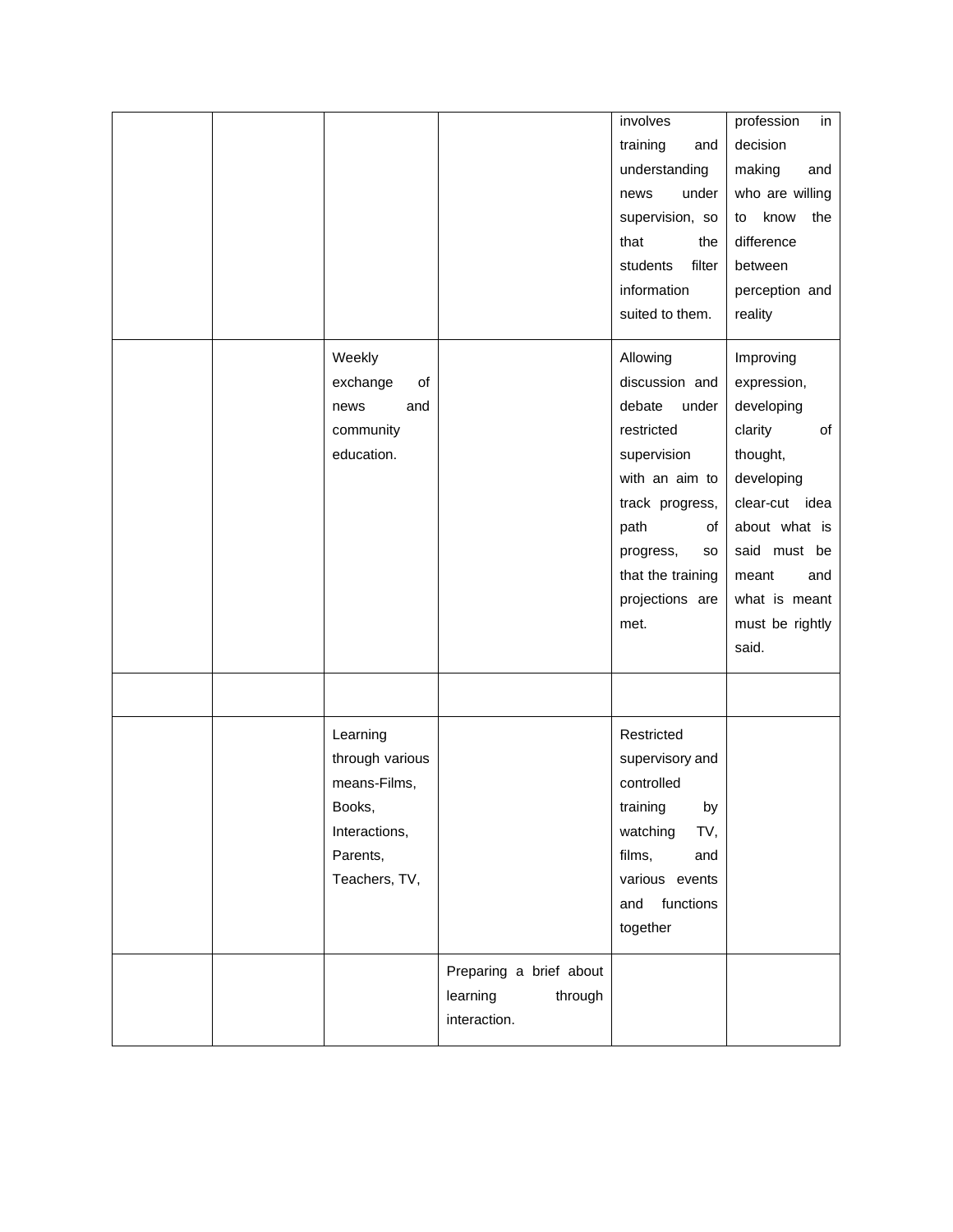|  | Internet<br>and<br>Social Media.<br>Background of<br>events<br>and                                                                    | A brief of World history<br>of Indian                                                            | internet<br>in<br>handling<br>and<br>social<br>media<br>who trains the<br>students<br>in.<br>looking for right<br>information and<br>relevant<br>information on<br>net as well as<br>train them on<br>information<br>optimization.<br>Mode<br>of<br>training<br>in<br>mouthy<br>explanation.<br>Build the basics<br>everything<br>of | and<br>for<br>any<br>career in<br>the<br>future.<br>Civil<br>For<br>Services:                                                                                                                                                                                                                                            |
|--|---------------------------------------------------------------------------------------------------------------------------------------|--------------------------------------------------------------------------------------------------|--------------------------------------------------------------------------------------------------------------------------------------------------------------------------------------------------------------------------------------------------------------------------------------------------------------------------------------|--------------------------------------------------------------------------------------------------------------------------------------------------------------------------------------------------------------------------------------------------------------------------------------------------------------------------|
|  | World problems<br><b>Revision</b><br>and<br>Self<br>preparation<br>through<br>Interaction<br>Monitoring and<br>Supervision of<br>test | Background<br>problems<br>How economics works<br>How planning is done for<br>billions of Indians | for everyone so<br>that<br>they<br>understand<br>events<br>happening<br>around. It is a<br>classroom<br>course done in<br>a conventional<br>manner,<br>but<br>analysed in a<br>modern manner<br>with a novel<br>framework. It is<br>like<br>chapters<br>dealt<br>in<br>a<br>unique,<br>exceptional<br>way with<br>an<br>application- | Prepare a solid<br>background of<br>preparation by<br>revising<br>whatever<br>that<br>been<br>has<br>discussed<br>in<br>schools from a<br>mature<br>more<br>angle<br>and<br>the<br>renew<br>learning<br>in<br>schools<br>forever.<br>For Journalism:<br>To be a true<br>generalist.<br>For Academics:<br>Must course for |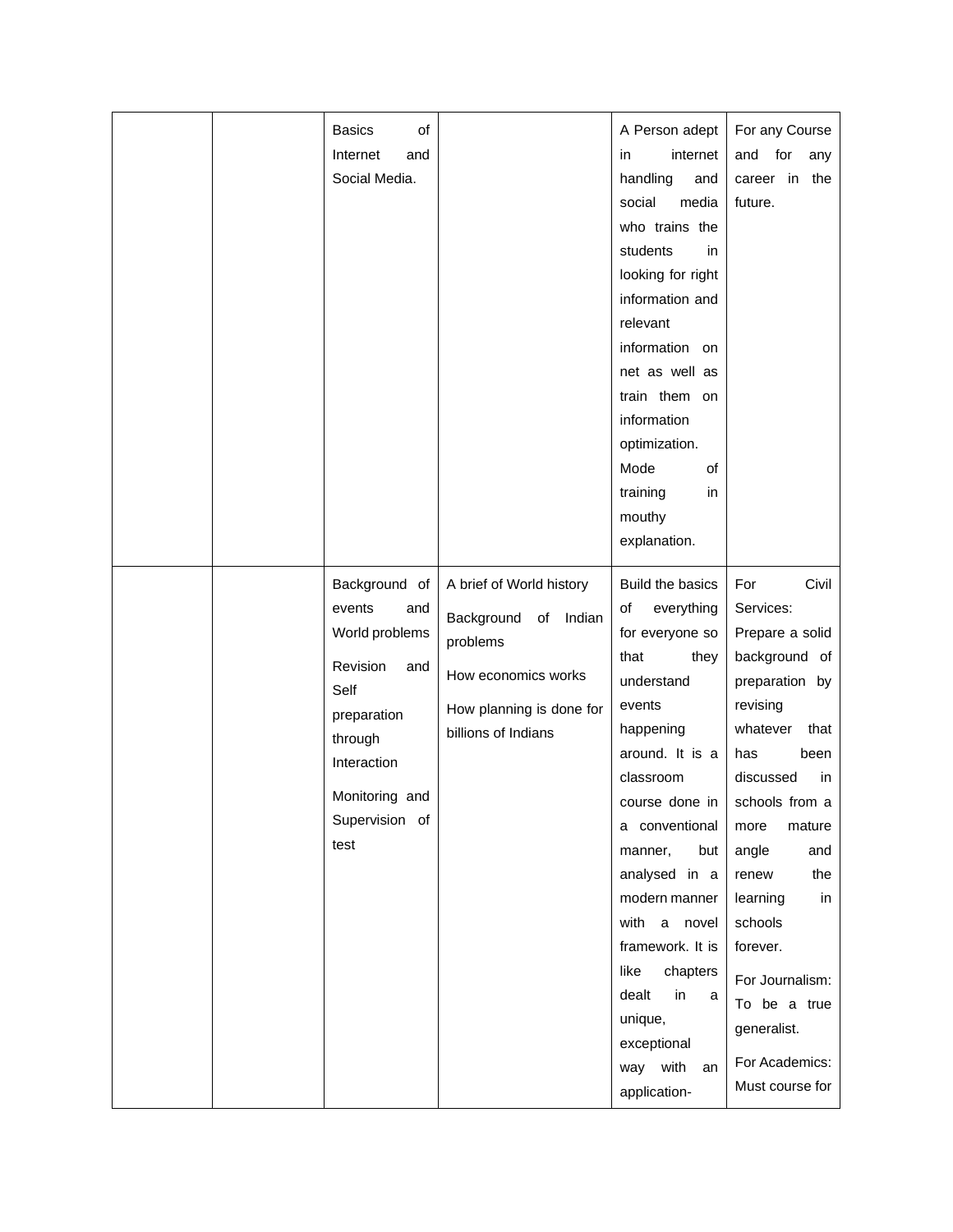|  |                  |                          | based            | a base to start        |
|--|------------------|--------------------------|------------------|------------------------|
|  |                  |                          | approach.        | studying<br>and        |
|  |                  |                          |                  | learning things        |
|  |                  |                          |                  | from<br>an             |
|  |                  |                          |                  | interdisciplinary      |
|  |                  |                          |                  | point of view.         |
|  |                  |                          |                  | <b>Business</b><br>For |
|  |                  |                          |                  | leaders: Gives         |
|  |                  |                          |                  | them<br>a              |
|  |                  |                          |                  | renewed peep           |
|  |                  |                          |                  | into variety of        |
|  |                  |                          |                  | local problems         |
|  |                  |                          |                  | that<br>are            |
|  |                  |                          |                  | translated<br>into     |
|  |                  |                          |                  | business.              |
|  |                  |                          |                  | For<br>policy          |
|  |                  |                          |                  | making such a          |
|  |                  |                          |                  | basic                  |
|  |                  |                          |                  | information and        |
|  |                  |                          |                  | its analysis at a      |
|  |                  |                          |                  | level<br>mature        |
|  |                  |                          |                  | provides               |
|  |                  |                          |                  | renewed                |
|  |                  |                          |                  | awareness into         |
|  |                  |                          |                  | the problems of        |
|  |                  |                          |                  | country<br>and         |
|  |                  |                          |                  | facilitates            |
|  |                  |                          |                  | interaction with       |
|  |                  |                          |                  | the<br>masses          |
|  |                  |                          |                  | with<br>a              |
|  |                  |                          |                  | dominating             |
|  |                  |                          |                  | command over           |
|  |                  |                          |                  | the basics.            |
|  |                  |                          |                  |                        |
|  | Interpreting and | Marking in newspapers    | A<br>group<br>of | Provide                |
|  | Understanding    | Making<br>synopsis<br>of | successful       | communication          |
|  | newspaper        | newspapers<br>and        | candidates       | at the highest         |
|  |                  | magazines                | along<br>with    | level, It is a         |
|  |                  |                          | student friendly | prelude<br>to          |
|  |                  |                          | teachers set in  | developing             |
|  |                  |                          | formal<br>a      | communication          |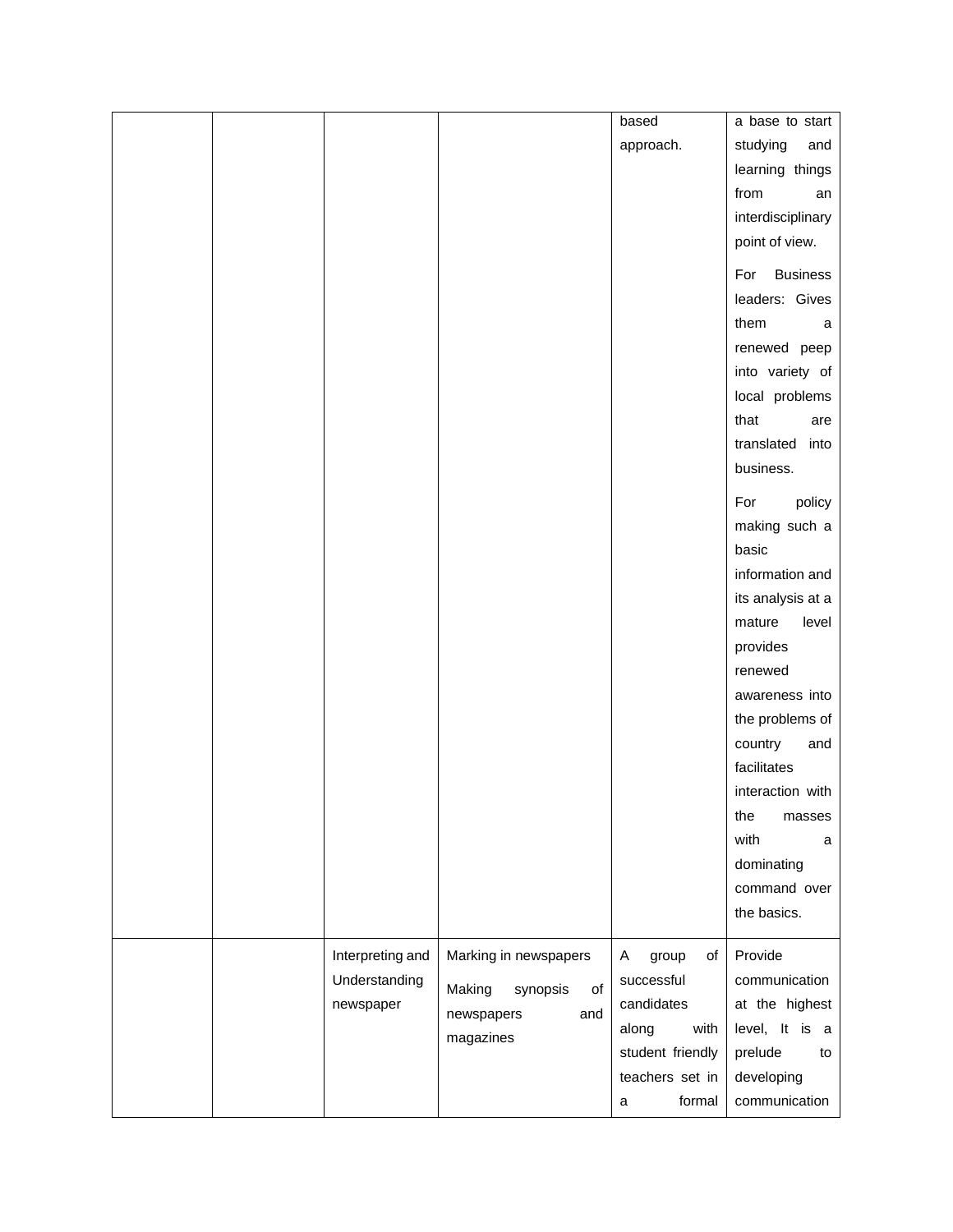|  |                                                                          | Weekly<br>newspaper<br>reading and magazine<br>reading sessions.<br>Interviewing people<br>Addressing<br>Press<br>Conference<br>Dealing<br>with<br>mock<br>cabinet<br>Learning to diffuse in the<br>society                               | atmosphere. A<br>serious<br>disciplined<br>class<br>and<br>training session<br>coupled<br>with<br>some fieldwork.                                                               | skill<br>the<br>at<br>highest<br>level.<br>Excellent base<br>for facing any<br>interview under<br>any<br>circumstances<br>with<br>anyone.<br>Also builds the<br>temperament<br>for facing the<br>crowd of any                                                           |
|--|--------------------------------------------------------------------------|-------------------------------------------------------------------------------------------------------------------------------------------------------------------------------------------------------------------------------------------|---------------------------------------------------------------------------------------------------------------------------------------------------------------------------------|-------------------------------------------------------------------------------------------------------------------------------------------------------------------------------------------------------------------------------------------------------------------------|
|  | Weekly<br>newspaper<br>reading<br>and<br>magazine<br>reading<br>sessions |                                                                                                                                                                                                                                           | Faculty<br>Local<br>for Supervision.<br>Supervised<br>discussion<br>of<br>affairs<br>current<br>topic                                                                           | type.<br>Learning<br>through group<br>formation and<br>through<br>each<br>other, learning<br>other's<br>from<br>strength.<br>Improvement of<br>debating power<br>and<br>an<br>argumentative<br>ability<br>be<br>to<br>when<br>used<br>necessary<br>in<br>any interview. |
|  | Socialization<br>studies,<br>principles<br>and<br>applications.          | Learning to make bonds<br>and Social Capital<br>Field work for bonding<br>Getting<br>work<br>done<br>through society<br>Understanding<br>the<br>significance of festivals<br>fairs and congregations<br>Understanding<br>responsibilities | Open air and<br>field<br>classes,<br>sometimes<br>in<br>shopping malls,<br>sometimes<br>in<br>open<br>space,<br>sometime<br>in<br>fairs<br>and<br>homogeneous<br>social groups. | Learning<br>through<br>interaction and<br>observation :<br>For<br>Civil<br>Services:<br>Decreasing<br>dependence on<br>learning<br>through books,<br>thereby easing                                                                                                     |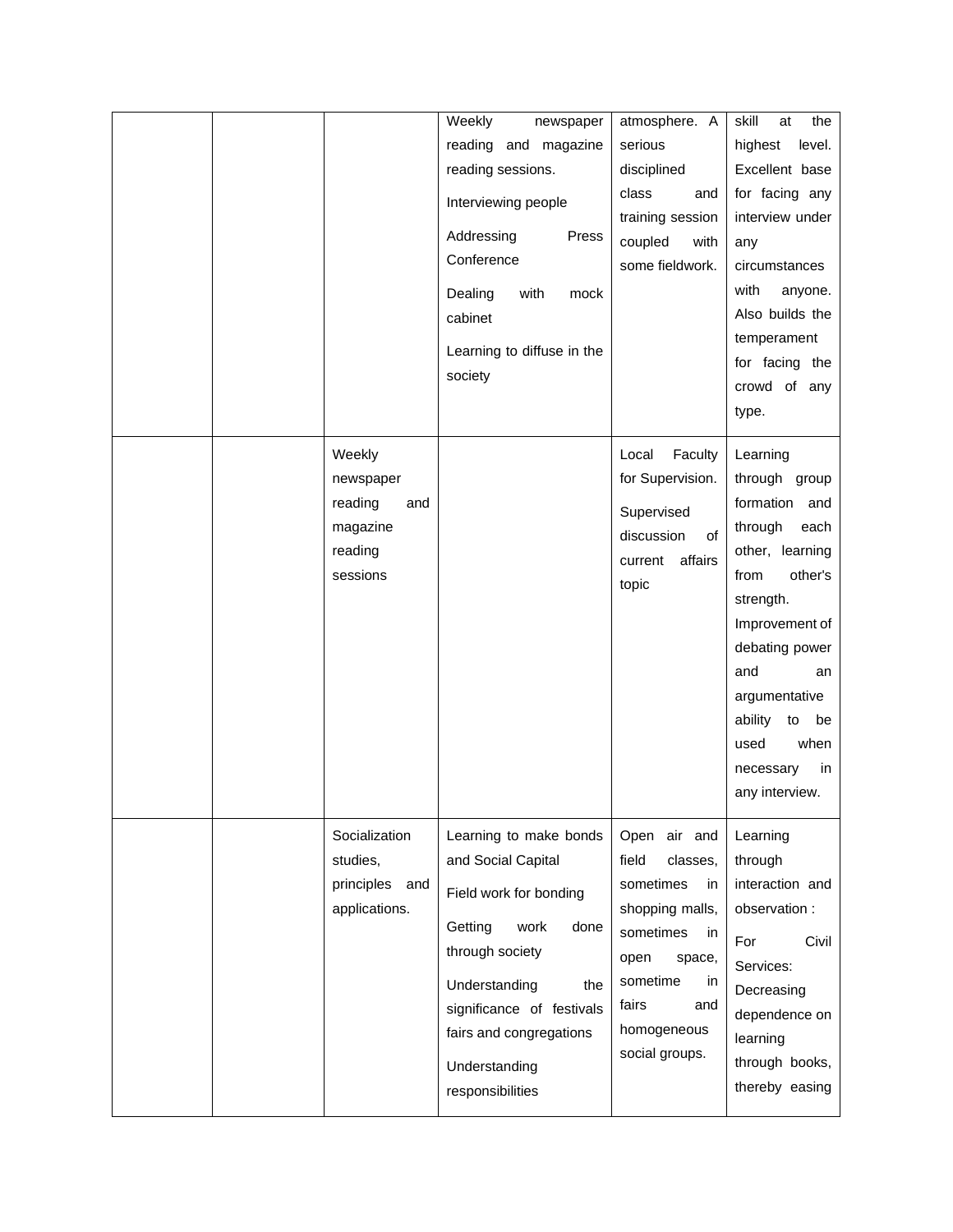|  |               |                            | Giving<br>some     | time             |
|--|---------------|----------------------------|--------------------|------------------|
|  |               |                            | assignments for    | management       |
|  |               |                            | country<br>and     |                  |
|  |               |                            | fulfilling them.   | For<br>Public    |
|  |               |                            |                    | Policy:          |
|  |               |                            | Meet<br>some       | Learning<br>how  |
|  |               |                            | political<br>local | delegate<br>to   |
|  |               |                            | leaders- MLAs      | work,<br>assign  |
|  |               |                            | and MPs and        | work<br>and      |
|  |               |                            | see how they       | monitor it. How  |
|  |               |                            | work.<br>What      | to take people   |
|  |               |                            | type<br>of         | along.           |
|  |               |                            | difficulties<br>do | For Journalists: |
|  |               |                            | they face while    | Learning<br>how  |
|  |               |                            | dealing<br>with    | to identify an   |
|  |               |                            | crowds<br>and      | issue, prepare   |
|  |               |                            | even people.       | report<br>a      |
|  |               |                            |                    | the<br>simplify  |
|  |               |                            |                    | story and be     |
|  |               |                            |                    | objective        |
|  |               |                            |                    | without biases.  |
|  |               |                            |                    |                  |
|  |               |                            |                    | For<br>business  |
|  |               |                            |                    | leaders:         |
|  |               |                            |                    | Develop ideas    |
|  |               |                            |                    | in the social    |
|  |               |                            |                    | milieu for the   |
|  |               |                            |                    | development of   |
|  |               |                            |                    | society, ideas   |
|  |               |                            |                    | that can have    |
|  |               |                            |                    | wide business    |
|  |               |                            |                    | impact.          |
|  | Understanding | Civilization<br>and<br>its | A<br>complete      | How<br>to        |
|  | your          | components.                | training on now    | loveable,        |
|  | surrounding   |                            | to behave in a     | popular how to   |
|  |               | Manners, etiquettes and    | dignified          | have wishes of   |
|  |               | mixing with people.        | manner, follow     | elders<br>and    |
|  |               | Temple,<br>Church<br>and   | basic              | youngsters       |
|  |               | Masjid attachment.         | etiquettes,        | alike, now to    |
|  |               |                            | follow<br>cultural | get maximum      |
|  |               |                            | specific           | cooperation.     |
|  |               |                            |                    |                  |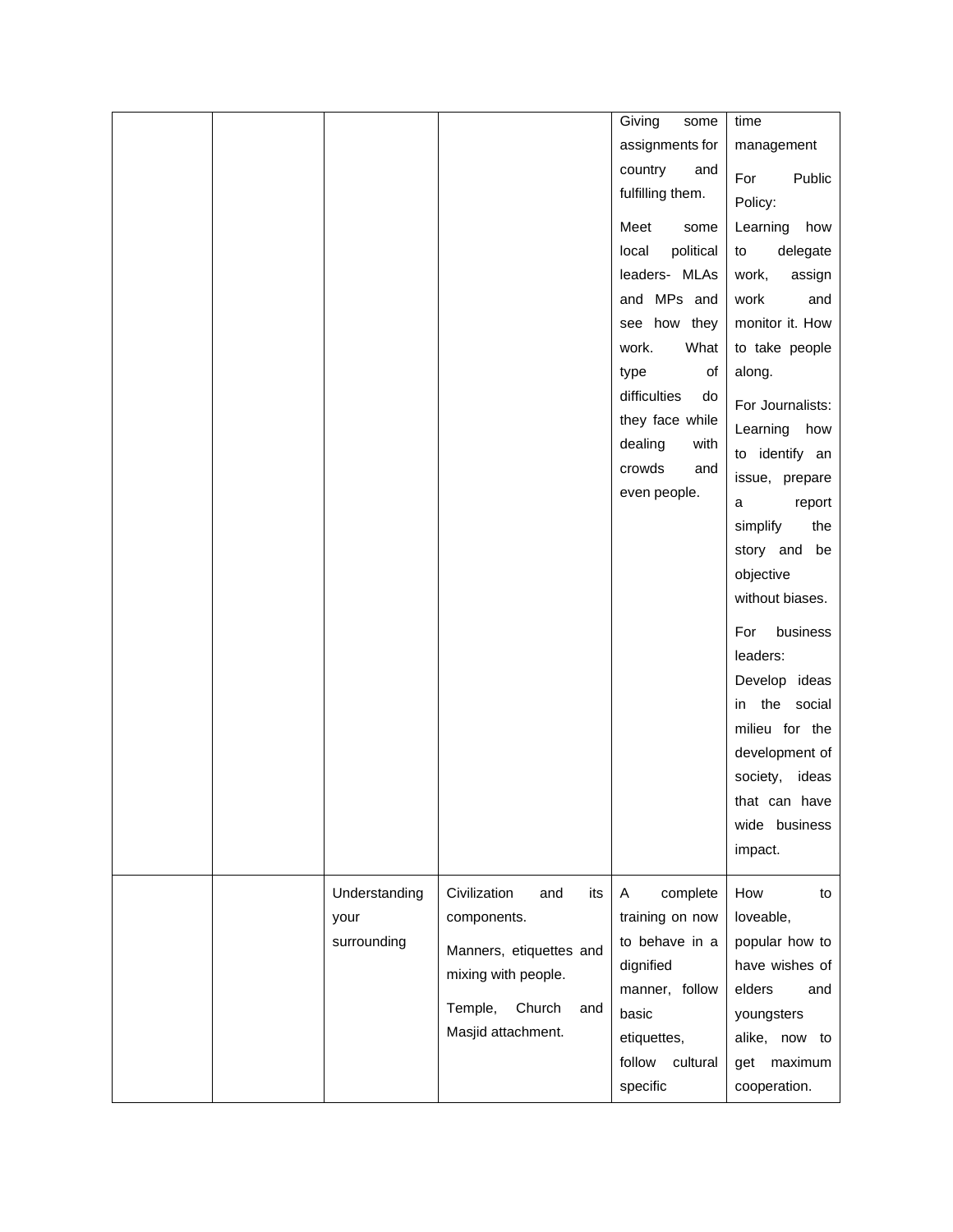|                                  |                      |                | Political,<br>Bureaucracy.                          | manners meet    | How<br>be<br>to   |
|----------------------------------|----------------------|----------------|-----------------------------------------------------|-----------------|-------------------|
|                                  |                      |                | journalists and Business                            | senior          | happy<br>and      |
|                                  |                      |                | house attachment.                                   | journalists     | make<br>happy     |
|                                  |                      |                |                                                     | senior business | and<br>how        |
|                                  |                      |                |                                                     | leaders and top | religion, society |
|                                  |                      |                |                                                     | notch           | and people can    |
|                                  |                      |                |                                                     | bureaucrats.    | be<br>best        |
|                                  |                      |                |                                                     |                 | understood to     |
|                                  |                      |                |                                                     |                 | be successful.    |
|                                  |                      |                |                                                     |                 |                   |
| Correction<br><b>CSAT</b><br>and |                      |                | Mastering school books<br>from 6th to 12th standard |                 |                   |
| Stage                            |                      |                |                                                     |                 |                   |
|                                  |                      |                | Mastering<br>numerical,                             |                 |                   |
|                                  |                      |                | arithmetic and aptitude                             |                 |                   |
| Preparation,                     | <b>UPSC</b><br>Mains | GS<br>and      | Getting<br>to<br>know                               |                 |                   |
| Practice and                     | Preparation          | Optional Mains | everything in the world.                            |                 |                   |
| Knowledge                        |                      | PT preparation | Raised level<br>Intensive                           |                 |                   |
| Stage                            |                      |                | Course with Mains PT                                |                 |                   |
|                                  |                      |                | combined.                                           |                 |                   |
|                                  |                      |                |                                                     |                 |                   |
|                                  |                      |                | Acquring                                            |                 |                   |
|                                  |                      |                | Interrelationship                                   |                 |                   |
|                                  |                      |                | Anaytical<br>and                                    |                 |                   |
|                                  |                      |                | <b>Skills</b>                                       |                 |                   |
|                                  |                      |                | Science,<br>$\bullet$                               |                 |                   |
|                                  |                      |                |                                                     |                 |                   |
|                                  |                      |                | Environment<br>$\bullet$                            |                 |                   |
|                                  |                      |                | History<br>$\bullet$                                |                 |                   |
|                                  |                      |                | Culture<br>$\bullet$                                |                 |                   |
|                                  |                      |                | Polity<br>$\bullet$                                 |                 |                   |
|                                  |                      |                | Governance<br>$\bullet$                             |                 |                   |
|                                  |                      |                | Economy<br>$\bullet$                                |                 |                   |
|                                  |                      |                | Geography<br>$\bullet$                              |                 |                   |
|                                  |                      |                | International<br>$\bullet$                          |                 |                   |
|                                  |                      |                | Relations                                           |                 |                   |
|                                  |                      |                |                                                     |                 |                   |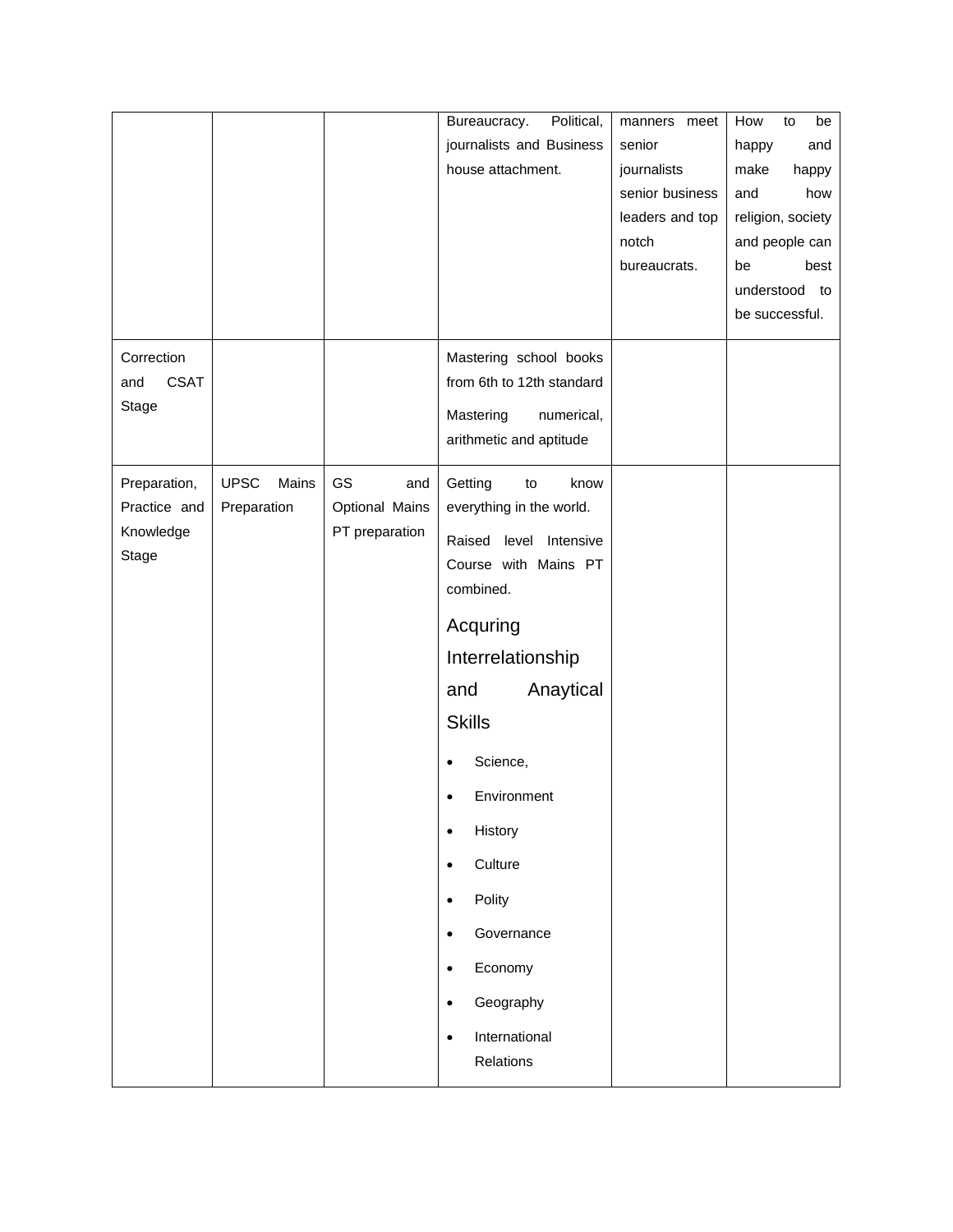|                   |                                                                                                                               | $\bullet$<br>$\bullet$<br>$\bullet$ | National polity<br>Society<br>Ethics |                                                                             |
|-------------------|-------------------------------------------------------------------------------------------------------------------------------|-------------------------------------|--------------------------------------|-----------------------------------------------------------------------------|
|                   | First phase of<br>GS<br>Mains<br>Preparation<br>with an equal<br>emphasis<br>on<br>practice<br>and<br>perfecting PCS<br>exams |                                     |                                      | Students are at<br>par with any<br>other students<br>preparing<br>anywhere. |
|                   | Mastering<br><b>Optional Paper</b><br>Mains<br>for<br>through<br>knowledge,<br>analysis<br>and<br>expression<br>improvement   |                                     |                                      | <b>Provide safety</b><br>for students                                       |
|                   | Essay<br>preparation<br>throughout                                                                                            |                                     |                                      |                                                                             |
| Practice<br>Stage | <b>Test Series</b>                                                                                                            |                                     |                                      |                                                                             |

## **Differentiation stage (If and wherever Applicable)**

| <b>Differentiation</b> | Identifying the  | Separate course trainings          |  |
|------------------------|------------------|------------------------------------|--|
| stage                  | strength and     | for                                |  |
|                        | weaknesses       | Academics<br>٠                     |  |
|                        | of the student   |                                    |  |
|                        | and giving a     | <b>Civil Services</b><br>$\bullet$ |  |
|                        | specialized      | <b>Business</b><br>٠               |  |
|                        | training<br>in   | Management                         |  |
|                        | with<br>alliance |                                    |  |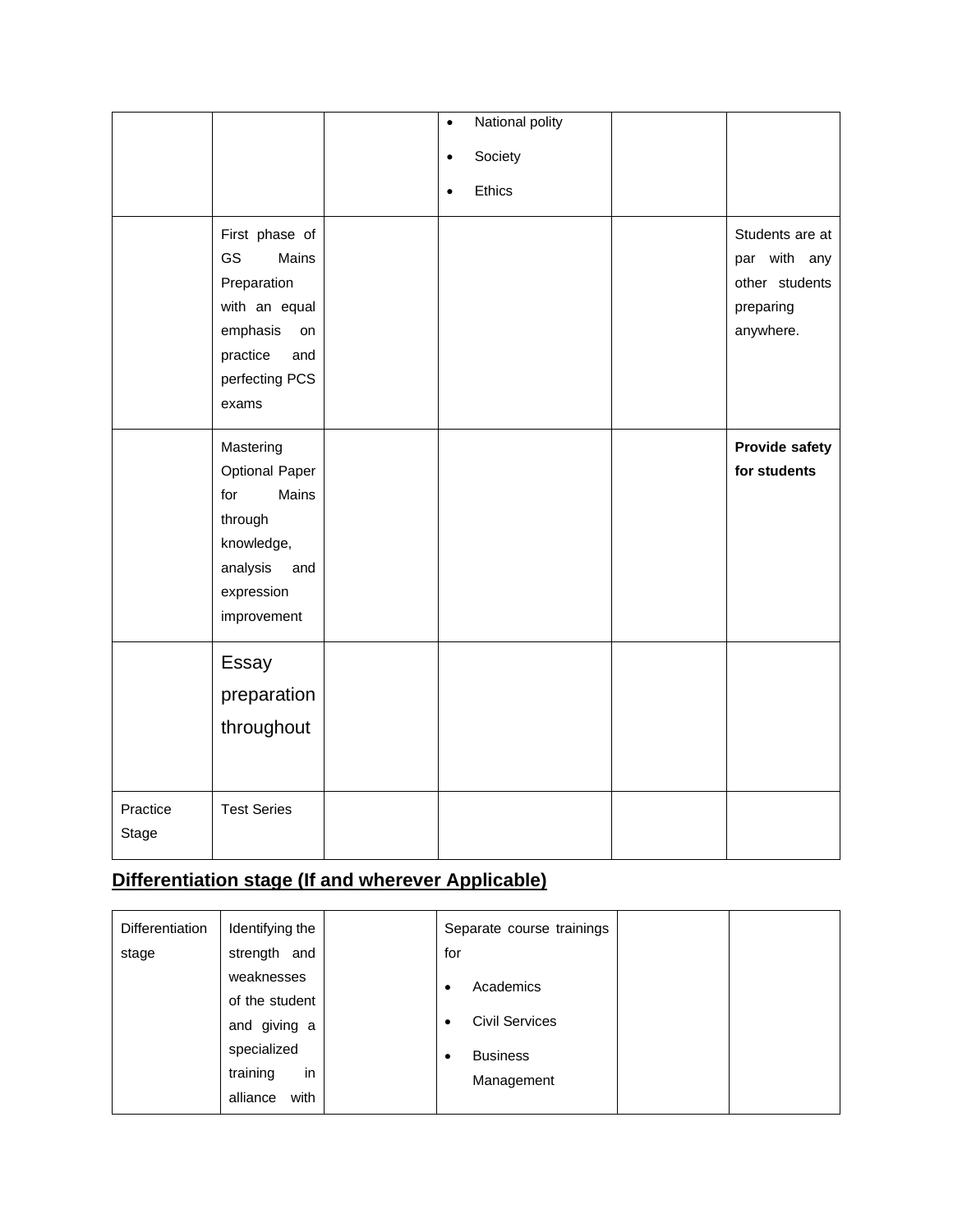| best<br>the    | Journalism          |  |
|----------------|---------------------|--|
| institutes and | Politics and Policy |  |
| academies of   | Making              |  |
| India and the  |                     |  |
| world.         |                     |  |
|                |                     |  |

# **PROVISIONS WITH THE CANDIDATES**

- Accessibility to the best teachers for Civil services, who can really transform any candidates future, rather than bank on new generation coaches, having limited knowledge and who themselves require attitudinal correction.
- Choice of teachers /coaches and trainers who can be called on students request and/or from where the students want to go for studies/classes/coaching.
- To call any specialist from any where in the country within the framework of mentoring process.
- The students can share the problems and find solution with the people who feel for the candidates and are concerned about the country.
- Have insider information into what the organization is, which is conducting their exam is thinking, and accordingly mould their preparation.
- Availability of material and unhindered access to that knowledge source from where model answers are framed.
- The students manage the entire programme with complete transparency on the same lines as is being managed in one of the best business schools in India and on the same lines as ISB, Hyderabad.
- Over 200 hrs of success to the portal
- 40 books on different subjects, beyond which the students do not require anything at all.
- Animated video lectures prepared in documentary form with a story like explanation. These videos are prepared by the best animation experts, choicest video galleries, original footage laced with authenticated facts to ease your understanding, increase retentivity and improve imagination. Two hours of the classroom is reduced to just half an hour of fun watching and learning.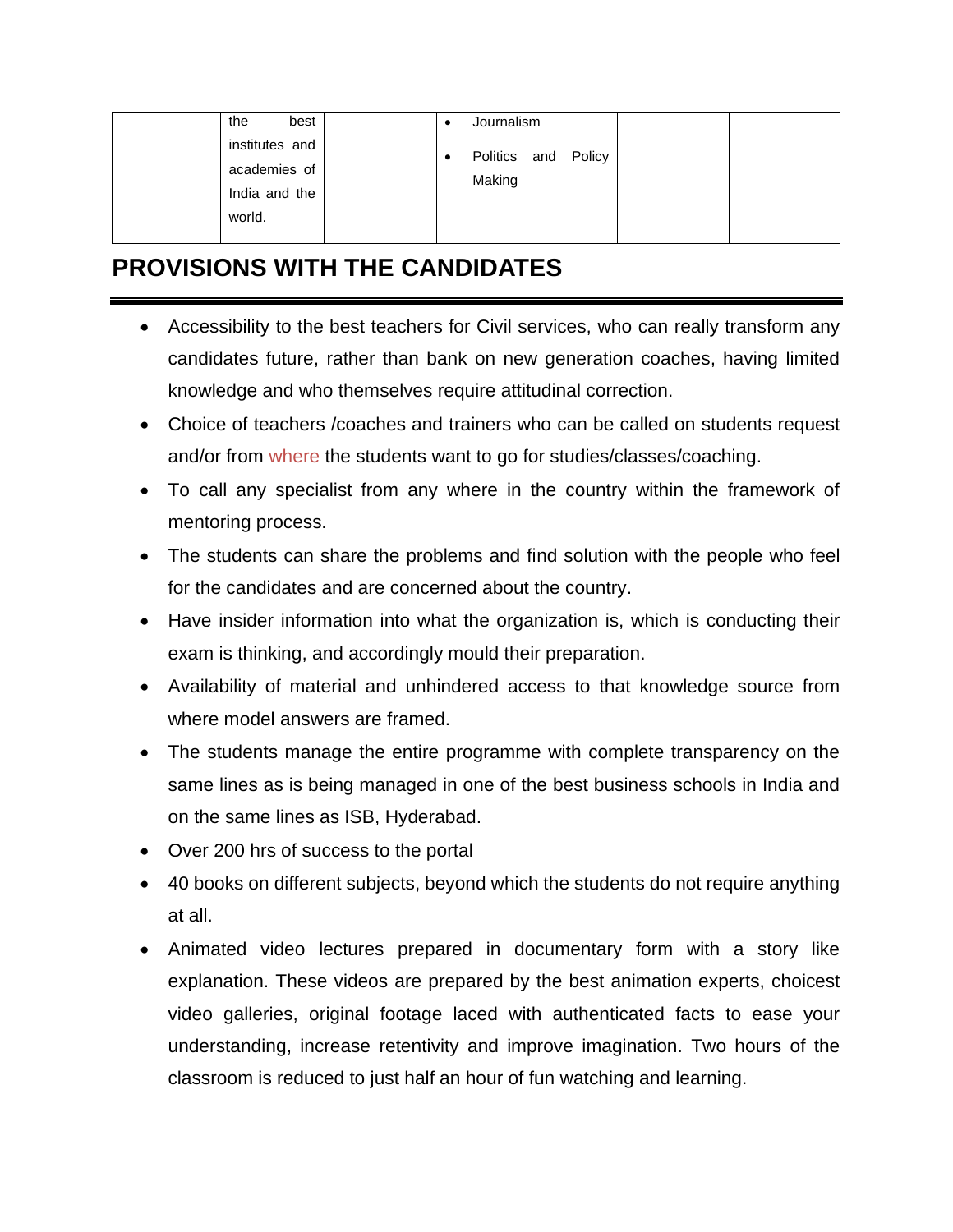- A second and separate recorded lecture includes Explanatory videos in a classroom atmosphere.
- A complete study material in a structured form will be made available to you either via post or print out or in any electronic form. The chapter includes everything that the topic requires. It is a formidable compilation drawn from the best sources available in the world for Civil Services-NCERT, SCERT, Government Reports, The Hindu, Yojana, Kurukshetra…….and what not. Nothing is required beyond that.
- Practice Online Tests along with evaluation.

## **DAILY ROUTINE AND SCHEDULE from Monday to Friday**

| <b>TIMING</b>      |                                                                                                                                   |
|--------------------|-----------------------------------------------------------------------------------------------------------------------------------|
| $8 - 10$           | NEWSPAPER READING IN LIBRARY, VOCABULARY IMPROVEMENT,<br>PREPARING SYNOPSIS FROM NEWSPAPER, UNDERSTANDING<br><b>COMPREHENSION</b> |
| $10.30 -$<br>12.30 | SYNOPSIS DISCUSSION AND PROBLEM IDENTIFICATION                                                                                    |
| 1.30-5.30          | ASSIGNED GS TOPICS, PRPARING MONOLOGUES, CHAPTER,<br>SUMMARY, strengthening information base                                      |
| 1.30-5.30          | ASSIGNED GS TOPICS, PRPARING MONOLOGUES, CHAPTER,<br>SUMMARY, strengthening information base                                      |
| $6.00 - 8.00$      | CLASSES AND/OR TRAINING FOR PROBLEM TOPICS                                                                                        |

## **DAILY ROUTINE AND SCHEDULE for Saturday**

| <b>AINIC</b> |  |
|--------------|--|
|--------------|--|